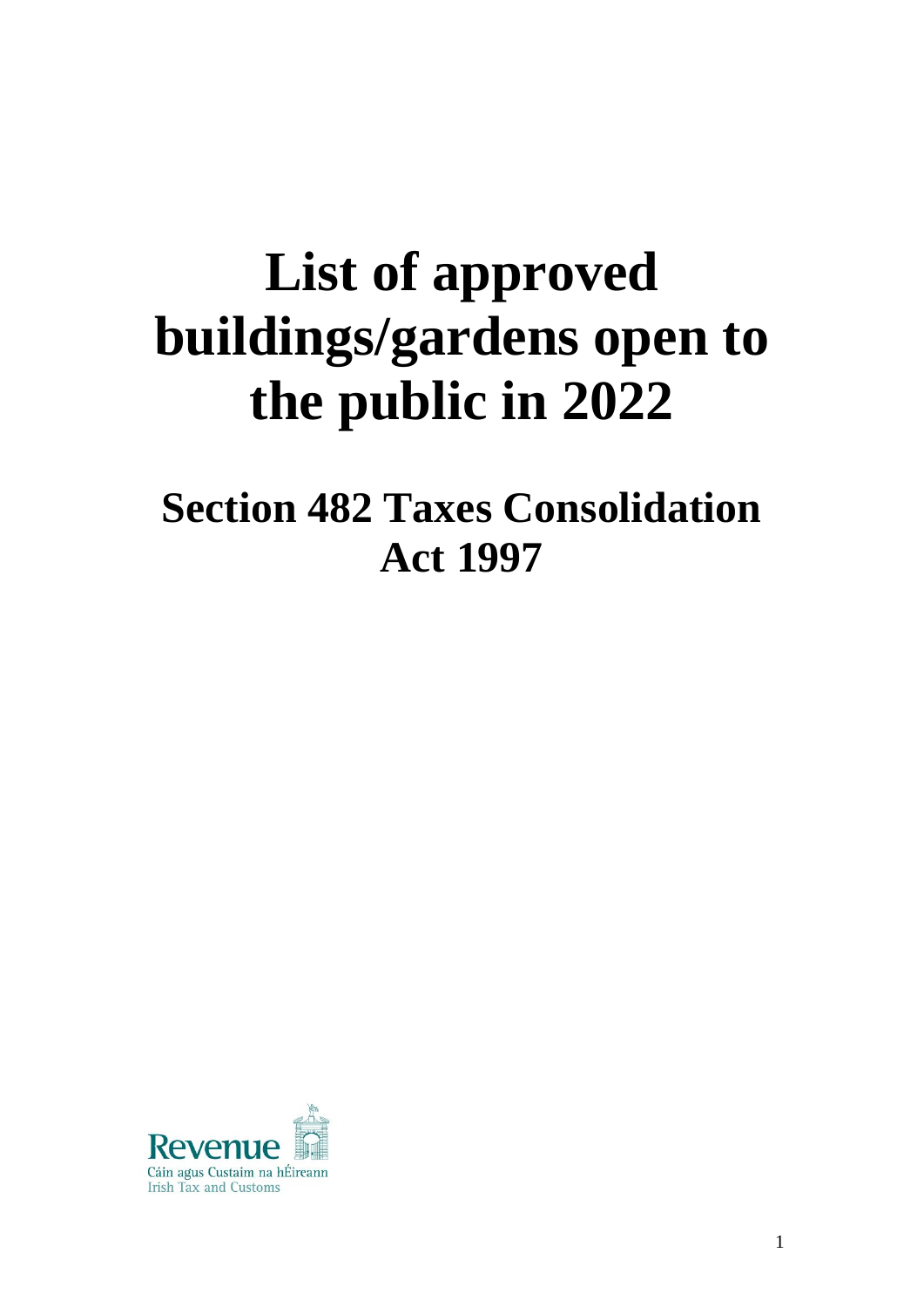# **Carlow**

# **Borris House**

Borris, Co. Carlow Morgan Kavanagh Tel: 087-2454791 [www.borrishouse.com](http://www.borrishouse.com/) Open: Apr 5-7, 12-14, 19-21, 26-28, May 1, 3-5, 8, 10-12, 15, 17-19, 22, 24-26, 31, July 10, 12-14, 17, 19-21, 24, 26-28, Aug 2-4, 14-25, 30-31, Sept 1, 6-8, 13-15, 20- 22, 27-29, 12 noon-4pm Fee: adult €10, child €6, OAP/student €8

# **Huntington Castle**

Clonegal, Co. Carlow Postal address: Huntington Castle, Enniscorthy, Co. Wexford Alexander Durdin Robertson Tel: 086-0282266 [www.huntingtoncastle.com](http://www.huntingtoncastle.com/) Open: Feb 5-6, 12-13, 19-20, 26-27, Mar 5-6, 12-13, 19-20, 26-27, Apr 2-3, 9-10,16-

-18, 23-24, May 1-31, June 1-30, July 1-31, Aug 1-31, Sept 1-30, Oct 1-2, 8-9, 15-16, 22-31, Nov 5-6, 12-13, 19-20, 26-27, Dec 3-4, 10-11, 17-18, 11am-5pm Fee: house/garden, adult €12, garden €6, OAP/student, house/garden €10, garden €5, child house/garden  $\epsilon$ 6, garden  $\epsilon$ 3, group and family discounts available

# **The Old Rectory**

Killedmond, Borris, Co. Carlow. Mary White Tel: 087-2707189 [www.blackstairsecotrails.ie](http://www.blackstairsecotrails.ie/) Open: July 1-31, Aug 1-31, 9am-1pm Fee: adult €10, OAP/student €6, child free

## **The Old Rectory Lorum**

Kilgreaney, Bagenalstown, Co. Carlow Bobbie Smith Tel: 059-9775282, 087-2735237 [www.lorum.com](http://www.lorum.com/) **(Tourist Accommodation Facility)** Open: April-Sept

# **Cavan**

# **Cabra Castle (Hotel)**

Kingscourt, Co. Cavan Howard Corscadden. Tel: 042-9667030 [www.cabracastle.com](http://www.cabracastle.com/) Open: all year, except Dec 24, 25, 26, 11am-4pm Fee: Free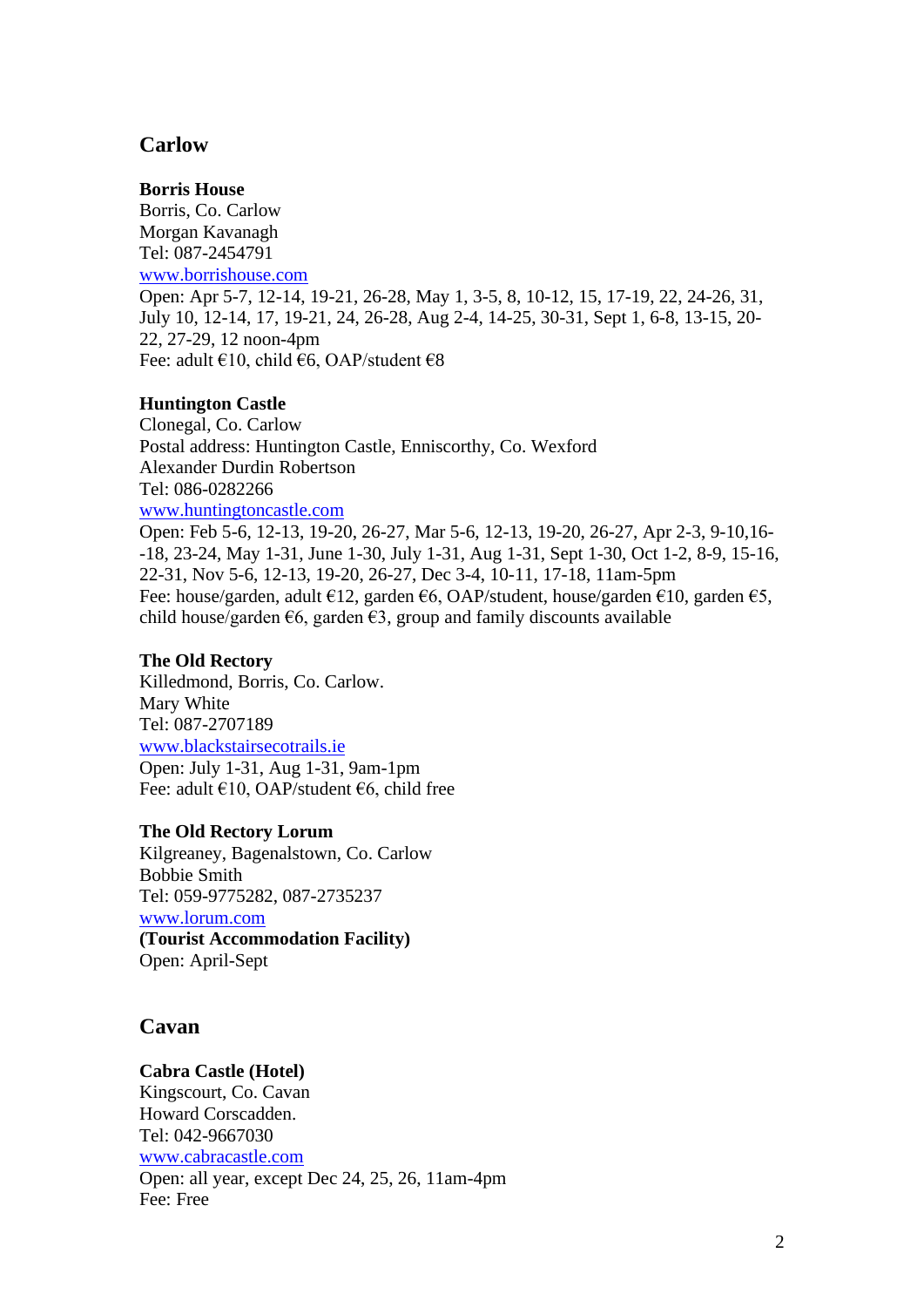#### **Corravahan House & Gardens**

Corravahan, Drung, Ballyhaise, Co. Cavan Ian Elliott Tel: 087-9772224 [www.corravahan.com](http://www.corravahan.com/) Open: Jan 3-4, 10-11, 17-18, 24-25, 31, Feb 1, 7-8, 14-15, 21-22, 28, Mar 1, 7-8, May 1-4, 8-11, 15-18, 22-25, 29-31, Aug 13-27, 29-30, Sept 5-6, 12-13, 9am-1pm, Sundays 2pm-6pm Fee: adult €10, OAP/student/child €5

# **Clare**

#### **Barntick House**

Clarecastle Co. Clare Ciaran Murphy Tel: 086-1701060 Open: May 1-31, Aug 1-31, 5pm-9pm Fee: adult/student €5, child/OAP free, group discount available

#### **Loughnane's**

Main Street, Feakle, Co. Clare Billy Loughnane Tel: 086-2565012 [www.clareecolodge.ie](http://www.clareecolodge.ie/) Open: June 1-August 31, Wed-Sun, Aug 13-21, 2pm-6pm Fee: Free

#### **Newtown Castle**

Newtown, Ballyvaughan, Co. Clare Mary Hawkes-Greene Tel: 065-7077200 [www.newtowncastle.com](http://www.newtowncastle.com/)

Open: Jan 10-May 31, Mon-Fri, June 1-30 Mon-Sat, July 1-Aug 31 daily, Sept 1-Dec 16 Mon-Fri, 10am-5pm Fee: Free

# **Cork**

# **Ashton Grove**

Ballingohig, Knockraha, Co. Cork Gerald McGreal Tel: 087-2400831 Open: Feb 10-13, 19-27, Mar 10- 13, May 5-8, 19-22, 26-29, June 9-12, 23-26, July 21-24, Aug 13-21, 25-28, Sept 1-4, 22-25, 8am-12 noon Fee: adult €6, OAP/student/child €3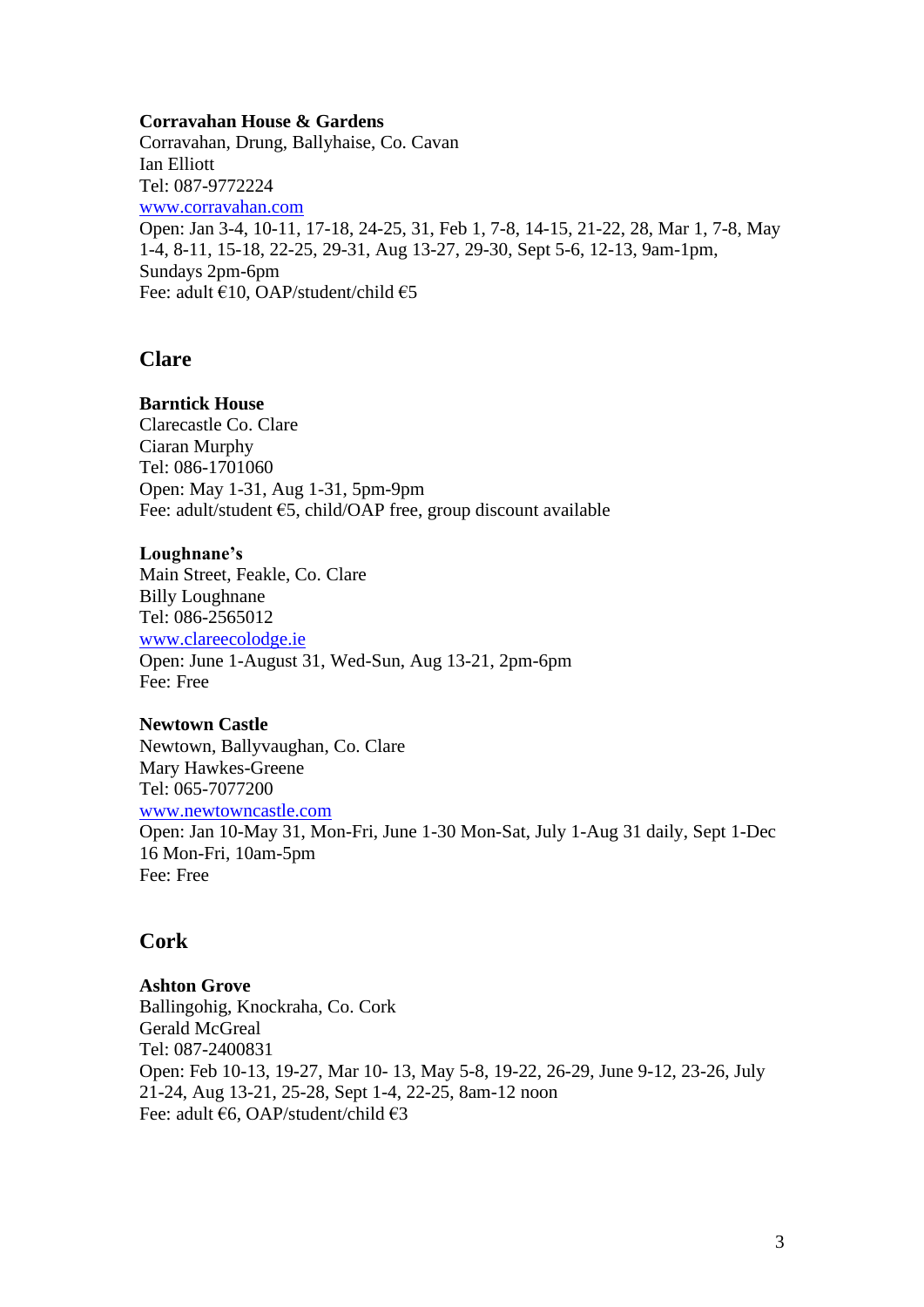## **Ballyvolane House**

Castlelyons, Co. Cork Justin Green Tel: [025-36349](tel:025-36349) **(Tourist Accommodation Facility)** [www.ballyvolanehouse.ie](http://www.ballyvolanehouse.ie/) Open: all year except Jan 1, Dec 24-31

# **Bantry House & Garden**

Bantry, Co. Cork Julie Shelswell-White Tel: 087- 9811149 [www.bantryhouse.com](http://www.bantryhouse.com/) Open: Apr 1-Oct 31, 10am-5pm Fee: adult  $\epsilon$ 14, OAP/student  $\epsilon$ 11.50, child  $\epsilon$ 5, groups over 8-20,  $\epsilon$ 8 and groups of 21 or more €9

## **Blarney Castle & Rock Close**

Blarney, Co. Cork C. Colthurst Tel: 021- 4385252 [www.blarneycastle.ie](http://www.blarneycastle.ie/) Open: all year except Christmas Eve & Christmas Day, Jan-Feb, Nov-Dec, 9am-4pm, Mar-Oct, 9am-5pm Fee: adult  $\epsilon$ 18, OAP/student  $\epsilon$ 15, child  $\epsilon$ 10, family and season passes

## **Blarney House & Gardens**

Blarney, Co. Cork C. Colthurst Tel 021- 4385252 [www.blarneycastle.ie](http://www.blarneycastle.ie/) Open: June 1-Aug 31, Mon-Sat, National Heritage Week, Aug 13-21, 10am-2pm Fee: adult  $\epsilon$ 10, OAP/student  $\epsilon$ 7, concession joint with castle

## **Burton Park**

Churchtown, Mallow, Co. Cork Jess Angland Tel: 022-59955 [www.slieile.ie](http://www.slieile.ie/) Open: May 8-July 7, Mon-Sat, closed Bank Holidays, Aug 13-21, 11am-3pm Fee: adult/child/OAP/student €9

## **Brideweir House**

Conna, Co. Cork Ronan Fox Tel: 025-36386 [www.brideweir.ie](http://www.brideweir.ie/) Open: Jan 1-Dec 24, 11am-4pm Fee: adult €10, child/student €5, OAP free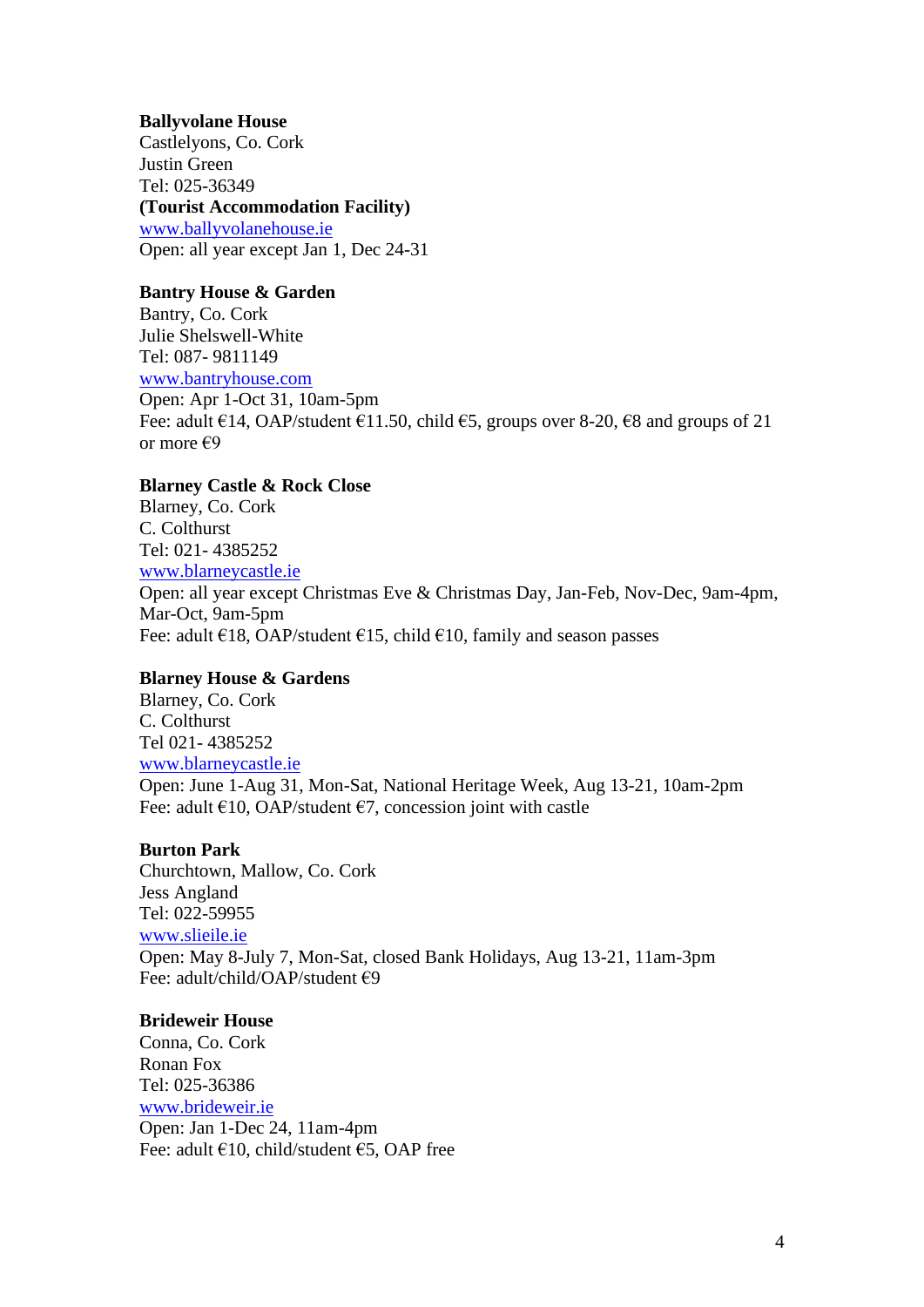#### **Creagh House**

Main Street, Doneraile, Co. Cork Michael O'Sullivan Tel: 022-24433 **(Tourist Accommodation Facility)** Open: April-Sept Public tours of house all year

# **Drishane Castle & Gardens**

Drishanemore, Millstreet Town, Co. Cork Thomas Duggan Tel: 087-2464878, 029-71008 [www.millstreet.ie](http://www.millstreet.ie/)

Open: June 1-Sept 30, Mon-Sat, (Jan-May, Oct-Dec Mon-Fri, 9am-5pm by appointment only) National Heritage Week, Aug 13-21, 9am-5pm Fee: adult €5, OAP/student free, child free when accompanied by adult

## **Drishane House**

Castleownshend, Co. Cork Thomas Somerville Tel: 028-36126, 083-574589 [www.drishane.com](http://www.drishane.com/) Open: May 1-31, Aug 13-21, Oct 2-21, 11am-3pm Fee: adult €10, OAP €8, student/child €6

#### **Dún Na Séad Castle**

Baltimore, Co. Cork Donna O'Driscoll Tel: 087-7374592 [www.baltimorecastle.ie](http://www.baltimorecastle.ie/) Open: March 1-Oct 31, 11am-6pm Fee: adult/OAP/student €5, child under 12 free

#### **Fenns Quay**

4 & 5 Sheares Street, Cork Clare Supple Tel: 089-4646208 [www.encorestaging.org](http://www.encorestaging.org/) Open: May 1-Nov 30, Sat-Sun, National Heritage Week Aug 13-21, 10am-2pm Fee: Adult €3, OAP €2, student €1

#### **Garrettstown House**

Garrettstown, Kinsale, Co. Cork Denis Mawe Tel: 021-4778156 [www.garrettstownhouse.com](http://www.garrettstownhouse.com/) Open: May 15-Sept 5, 12 noon-5pm Fee: adult  $\epsilon$ 8, OAP/student/child  $\epsilon$ 5, groups of 10+ adults  $\epsilon$ 5 per person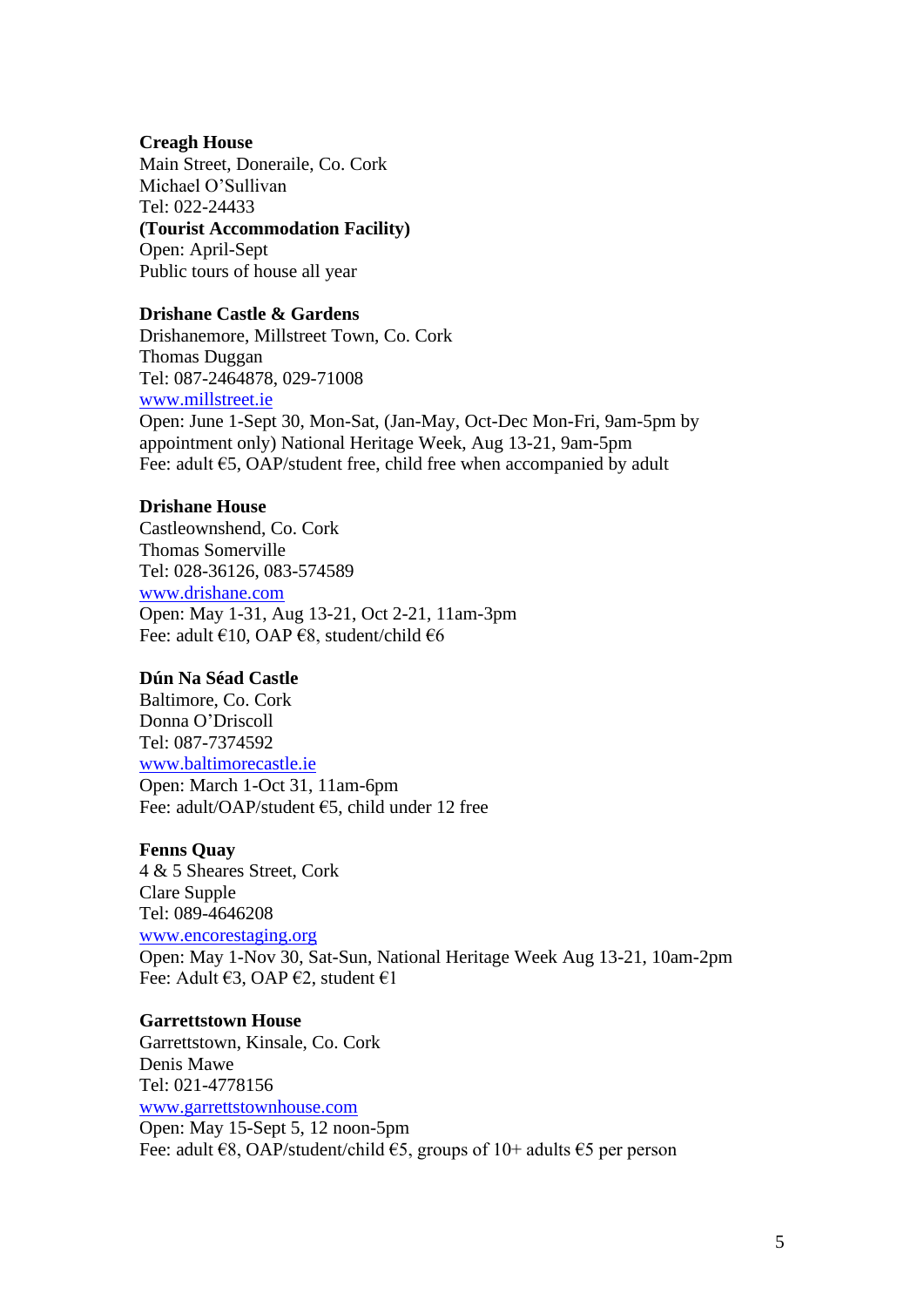## **Kilcascan Castle**

Ballineen, Co. Cork Alison Bailey Tel: 023-8847200 Open: Aug 1-31, Sept 1-30, 9.30am-1.30pm Fee: Free

#### **Kilshannig House**

Rathcormac, Co. Cork Hugo Merry Tel: 025-36124 Open: May 1-31, June 1-30, July 1-31, National Heritage Week, Aug 13-21, 8.30am-2.30pm, Fee: adult  $\epsilon$ 10, child/student  $\epsilon$ 8.50, group discount by arrangements

#### **Riverstown House**

Riverstown, Glanmire, Co. Cork Denis/Rita Dooley Tel: 021- 4821205 Open: May 5-Sept 10, Thurs, Fri, Sat, National Heritage Week Aug 13-21, 2pm-6pm Fee: adult  $\epsilon$ 10, OAP  $\epsilon$ 7, student  $\epsilon$ 5

#### **Woodford Bourne Warehouse**

Sheares Street, Cork Edward Nicholson Tel: 021-4273000 [www.woodfordbournewarehouse.com](http://www.woodfordbournewarehouse.com/) Open: all year except Christmas Eve, Christmas Day, 1pm-11pm Fee: Free

## **Donegal**

#### **Cavanacor House**

Ballindrait, Lifford, Co. Donegal Joanna O'Kane Tel: 074-9141143 Open: Feb 1-20, May 1-31, Aug 13-21, 1pm-5pm Fee: adult €8, OAP/student/child €6

#### **Oakfield Park**

Oakfield Demesne, Raphoe, Co. Donegal Louise Devenney Tel: 074-9173922 [www.oakfieldpark.com](http://www.oakfieldpark.com/)

Open: Mar 30-31, Apr 1-3, 6-10, 13-18, 20-24, 27-30, May 1-2, 4-8, 11-15, 18-22, 25-29, June 1-30, July 1-31, Aug 1-31, Sept 1-4, 7-11, 14-18, 21-25, Oct 1-2, 8-9, Nov 30, Dec 1-4, 7-11, 14-23, Mar, Apr, May, Sept, Oct, 12 noon-6pm, June, July, Aug, 11am-6pm, Nov, 4pm-10pm, Dec 1-18, weekdays, 4pm-10pm, weekends, 12 noon-10pm, 19-20, 4pm-10pm, 21-23, 12 noon-10pm Fee: adult  $\epsilon$ 9, child  $\epsilon$ 6, family and season passes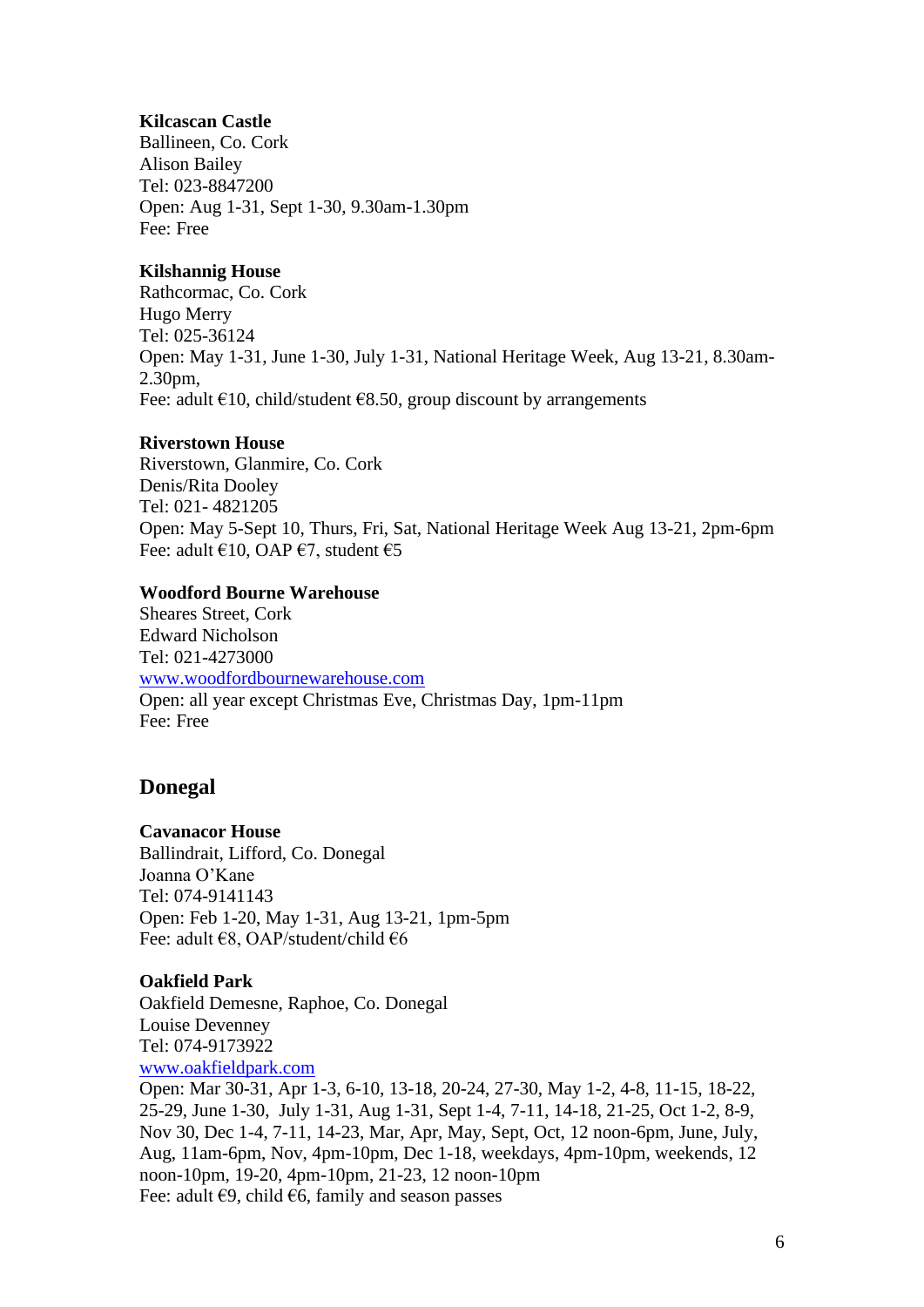#### **Salthill Garden**

Salthill House, Mountcharles, Co. Donegal Elizabeth Temple Tel: 087-7988078 [www.donegalgardens.com](http://www.donegalgardens.com/) Open: May 5-7, 12-14, 19-21, 26-28, June 2-4, 9-11, 16-18, 23-25, July 1-2, 4-9, 11- 16, 18-23, 25-30, Aug 1-6, 8-27, 29-31, Sept 1-2, 5-9, 12-16, 19-23, 26-30, 2pm-6pm Fee: adult/OAP €6, student €5, child €3

# **Dublin City**

**Bewley's** 

78-79 Grafton Street/234 Johnson's Court, Dublin 2 Peter O'Callaghan Tel 087-7179367 [www.bewleys.com](http://www.bewleys.com/) Open: all year except Christmas Day, 9am-5pm Fee: Free

## **Doheny & Nesbitt**

4/5 Lower Baggot Street, Dublin 2 Niall Courtney Tel: 086-0647083, 01-4925395 [www.dohenyandnesbitts.ie](http://www.dohenyandnesbitts.ie/) Open: all year, except Christmas Day, Jan, 9am-8pm, Feb-Dec, Mon-Wed, 10am-11.30pm, Thurs-Sat, 10am-1.30am, Sun, 11am-11.30pm Fee: Free

## **Hibernian/National Irish Bank**

23-27 College Green, Dublin 2 Dan O'Sullivan Tel: 01-6755100 [www.clarendonproperties.ie](http://www.clarendonproperties.ie/) Open: all year, except Dec 25, Wed-Fri, 9.30am-8pm, Sun, 11am-7pm, Sat, Mon, Tue, 9.30-7pm Fee: Free

## **11 North Great George's Street**

Dublin 1 John Aboud Tel: [087-7983099](tel:087-7983099) [www.number11dublin.ie](http://www.number11dublin.ie/) Open: March 7-11, 21-25, May 10-14, June 6-11, July 4-9, Aug 1-6, 13-22, Sept 5-11, Oct 3-7, 17-21, 12 noon-4 pm Fee: adult  $\epsilon$ 7, students/OAP  $\epsilon$ 3, child free under 12 years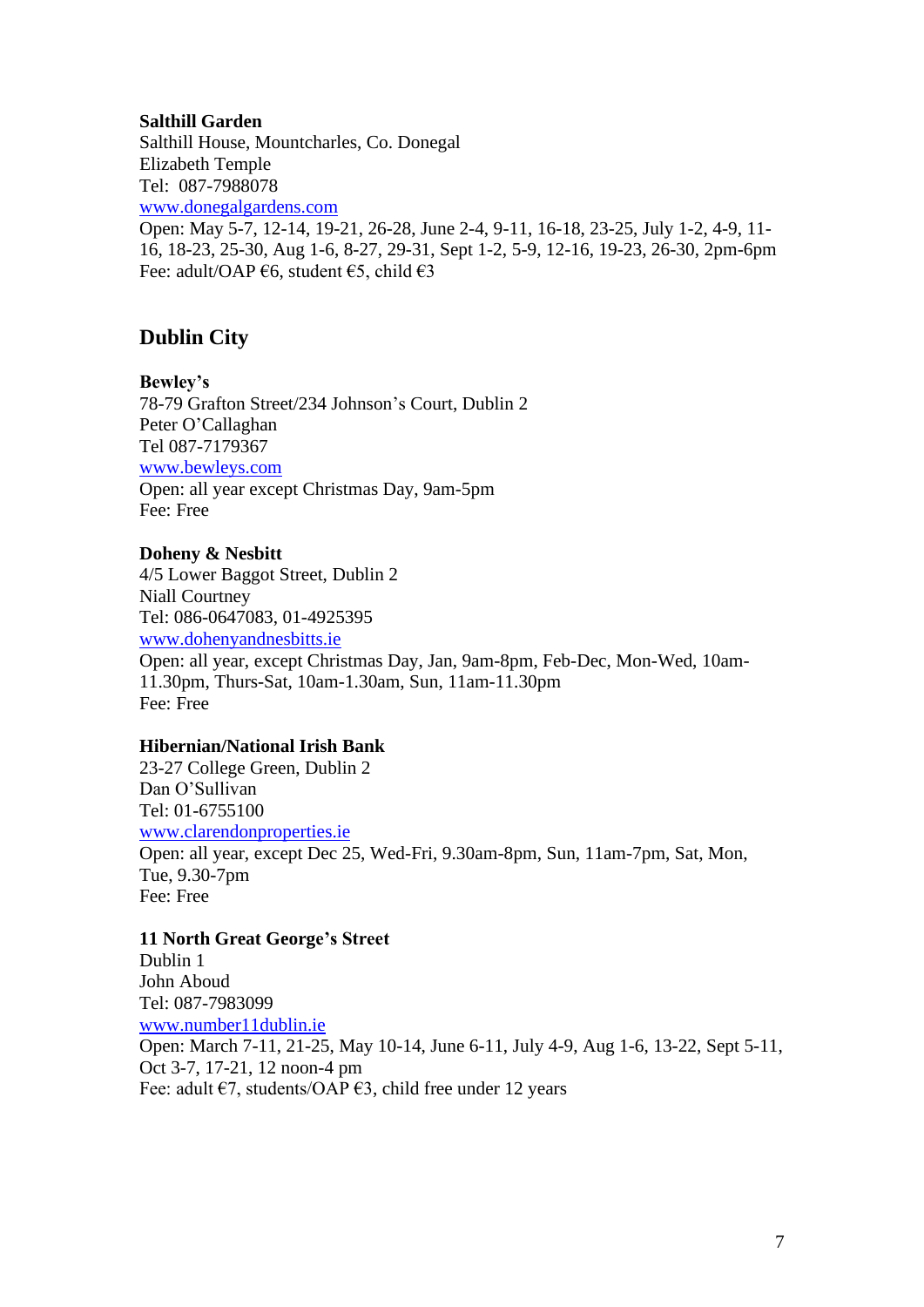# **81 North King Street**

Smithfield, Dublin 7 James Kelly Tel: 086-8597275, Open: Apr 1-30, June 1-30, July 1-30, National Heritage Week 13-21 Aug, closed Sundays except Aug 14 & 21, Mon-Fri, 9am-4.30, Sat, 12.30pm-4.30pm Fee: Free

# **The Odeon (formerly the Old Harcourt Street Railway Station)**

57 Harcourt Street, Dublin 2 Mary Lacey Tel: 01-6727690 [www.odeon.ie](http://www.odeon.ie/) Open: March-December, 12 noon to midnight Fee: Free

## **Powerscourt Townhouse Centre**

59 South William Street, Dublin 2 Mary Larkin Tel: 01-6717000, 01-6755100 [www.powerscourtcentre.ie](http://www.powerscourtcentre.ie/) Open: all year except New Year's Day, Easter Sunday, Easter Monday, Christmas Day, St. Stephens Day, & Bank Holidays, Mon-Sat, 10am-6pm, Thurs, 10am-8pm, Sundays, 12 noon-6pm Fee: Free

## **10 South Frederick Street**

Dublin 2 Joe Hogan Tel: 087-2430334 Open: Jan 1-20, May 1-21, 23-27, 30-31, June 1-3, Aug 13-21, 2pm-6pm Fee: Free

# **The Church**

Junction of Mary's Street/Jervis Street, Dublin 1 Ann French Tel: 087-2245726 [www.thechurch.ie](http://www.thechurch.ie/) Open: Jan 1-Dec 23, 27-31, 12 noon-11pm Fee: Free

# **County Dublin**

# **Clonskeagh Castle**

80 Whitebeam Road, Clonskeagh, Dublin 14 Frank Armstrong Tel: 089-4091645, 087-9787357 [www.clonskeaghcastle.com](http://www.clonskeaghcastle.com/) Open: Jan 6-9, Feb 6-9, Mar 6-9, Apr 6-9, May 1-8, June 1-8, July 1-8, August 13-22, Sept 1-8, Nov 6-9, 2pm-6pm Fee: adult/OAP €5, child/student €2.50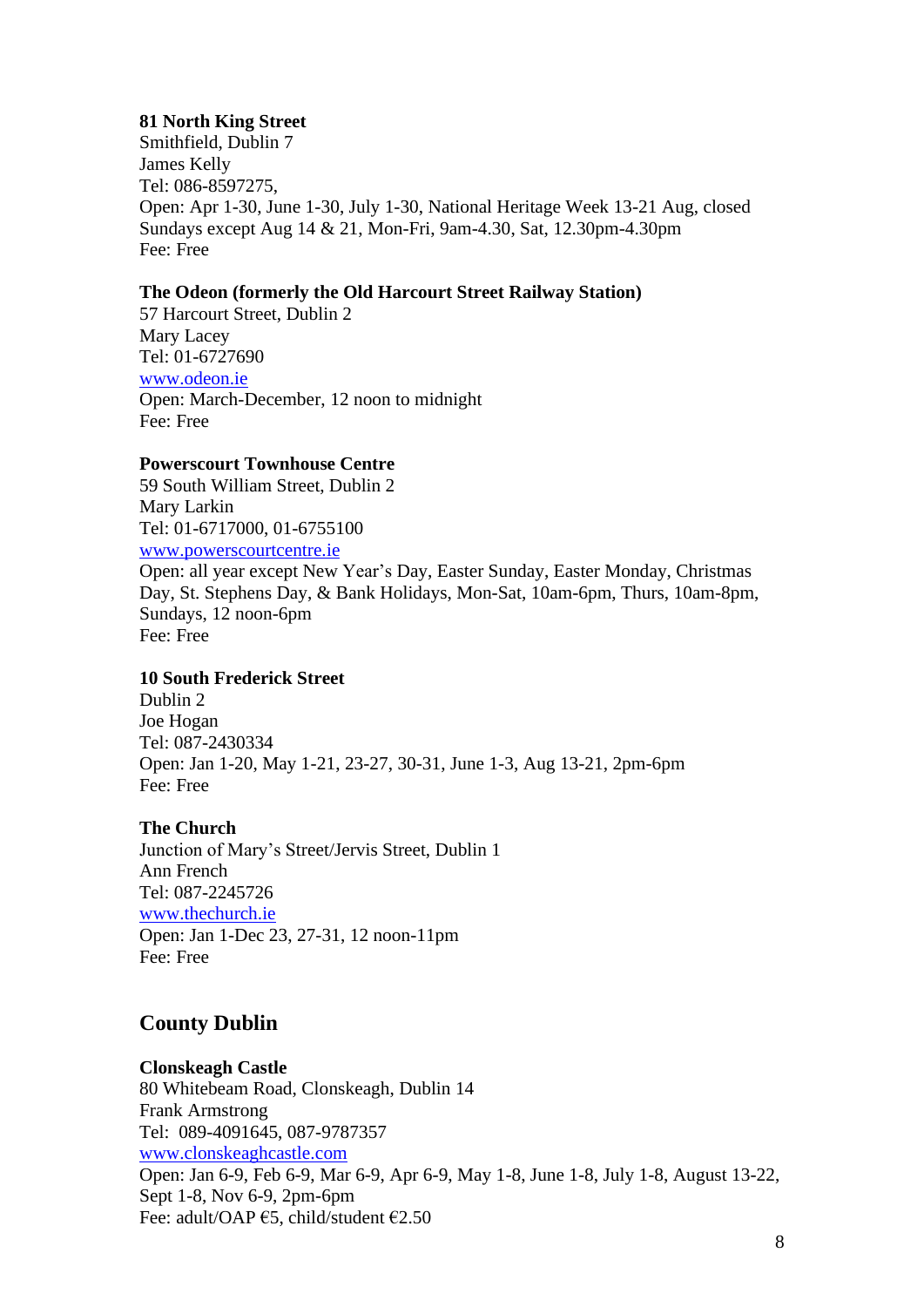#### **Colganstown House**

Hazelhatch Road, Newcastle, Co. Dublin Lynne Savage Jones Tel: 087-2206222 Open: Mar 28-31, Apr 1-3, May 5-27, June 9-11, Aug 13-26, Oct 31, Nov 1-12, 9am-1pm Fee: adult/OAP €10, student/child free

## **Corke Lodge Garden**

Shankill, Co. Dublin Postal address Woodbrook, Bray, Co. Wicklow Alfred Cochrane Tel: 087-2447006 [www.corkelodge.com](http://www.corkelodge.com/) Open: June 21-Sept 8, Tue-Sat, National Heritage Week Aug 13-21, 9am-1pm Fee: €8

# **Fahanmura**

2 Knocksina, Foxrock, Dublin 18 Paul Harvey Tel: 086-3694379 [www.fahanmura.ie](http://www.fahanmura.ie/) Open: May 5-15, June 13-19, July 4-12, Aug 13-25, Sept 10-24, Oct 10-14, 9am-1pm Fee: adult  $\epsilon$ 5, student  $\epsilon$ 2, OAP/child free

## **Farm Complex**

Toberburr Road, Killeek, St Margaret's, Co. Dublin David Doran Tel: 086-3821304 Open**:** Jan 1-10, 15-16, 22-23, 29-30, 12 noon 4pm, May 1-8, 14-15, June 4-13, Mon-Fri, 10am-2pm, Sat-Sun, 2pm-6pm, Aug 12-21, 2pm-6pm, Sept 16-25, Mon- Fri, 9.30-1.30pm, Sat-Sun, 2pm-6pm, Oct 22, 29-31, 12 noon-4pm Fee: adult €6, student/OAP/child €5

## **"Geragh"**

Sandycove Point, Sandycove, Co. Dublin Gráinne Casey Tel: 01-2804884 Open: Jan 4-23, May 3-29, Aug 13-21, Sept 1, 12-14, 2pm-6pm Fee: adult €7, OAP/student €4, child free

## **Knocknagin House**

Delvin Bridge, Balbriggan, Co. Dublin Richard Berney Tel: 087-2847797 Open: June 23-30, July 1-31, Aug 1-21, 9am-1pm Fee: adult/OAP/child/student €5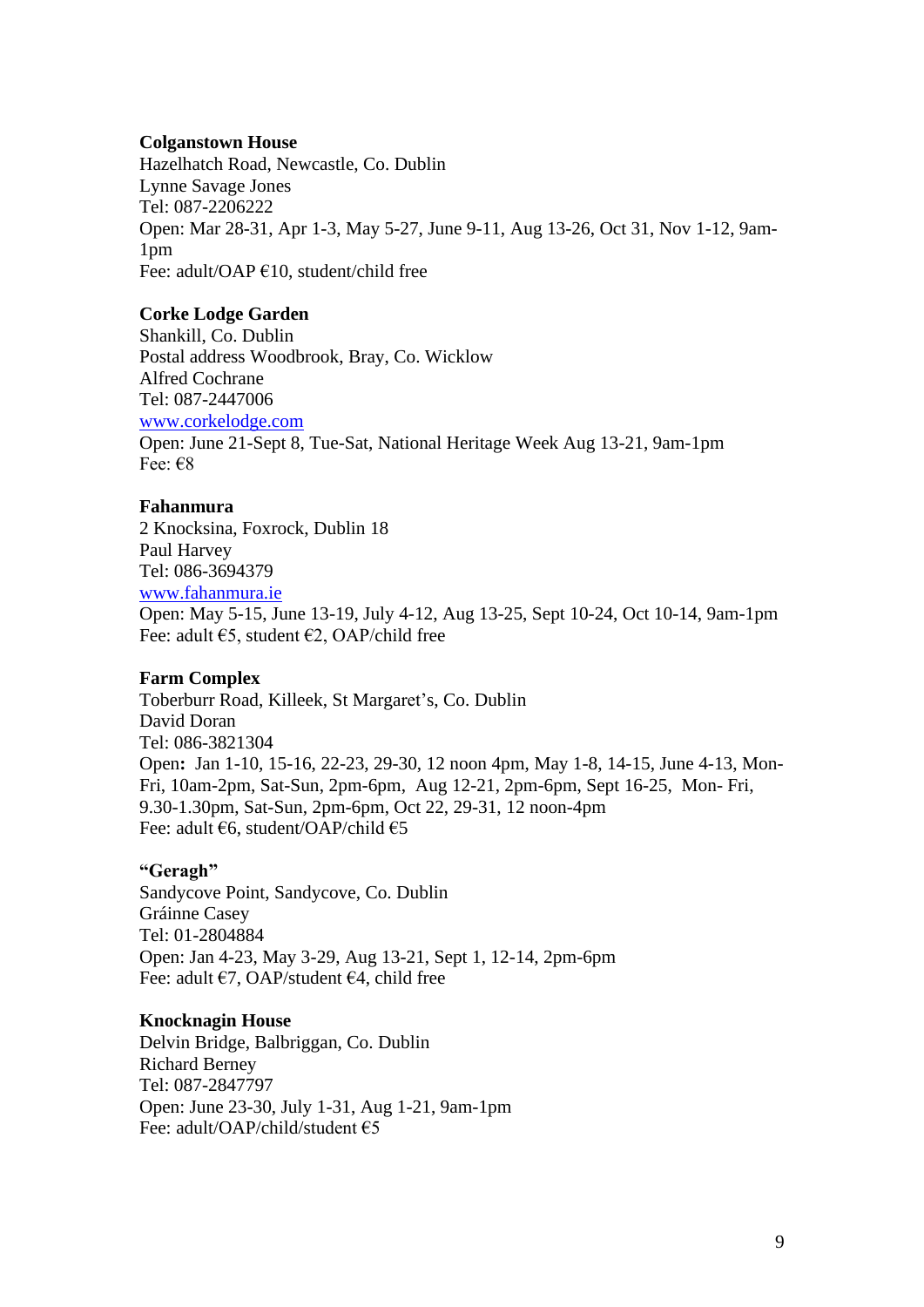#### **Lambay Castle**

Lambay Island, Malahide, Co. Dublin Alexander Baring Tel: 087-1905236 [www.lambayisland.ie](http://www.lambayisland.ie/) **(Tourist Accommodation Facility)** Open: May-October

## **The Old Glebe**

Upper Main Street, Newcastle, Co. Dublin Frank Kerins, Martin Connelly Tel: Frank 087-2588356, Martin 087-6686996 Open: May 3-31, June 1-30, Mon-Sat, Aug 13-22, 10am-2pm, 4 tours daily during National Heritage Week, 10am, 11am, 12 noon, 1pm, tour approx. 45 minutes Fee: adult €5, student €3, child/OAP free, no charge during National Heritage Week

## **Martello Tower**

Portrane, Co. Dublin Terry Prone Tel: 01-6449700 Open: March 6-Sept 26, Sat & Sun, National Heritage Week, Aug 13-21, 9am-1pm Fee: adult €5, student €4, OAP €1

## **Meander**

Westminister Road, Foxrock, Dublin 18, Ruth O'Herlihy, Tel: 087-2163623 Open: Jan 3-7, 10-14, 17-21, 24-28, May 3-7, 12-14, 16-21, June 7-11, 13-18, 20-25, Aug 13-21, 9am-1pm Fee: adult €5, OAP/child/student €2

## **Primrose Hill**

Very Top of Primrose Lane, Lucan, Co. Dublin Robin Hall Tel: 01-6280373 Open: Feb 1-28, June 1-30, July 1, Aug 13-21, 2pm-6pm Fee: adult/OAP €6, child free

**St. George's** St. George's Avenue, Killiney, Co. Dublin Robert McQuillan Tel: 087-2567718 Open: July 1-31, Aug 1-31, 9am-1pm Fee: adult €5 OAP/student/child €3.50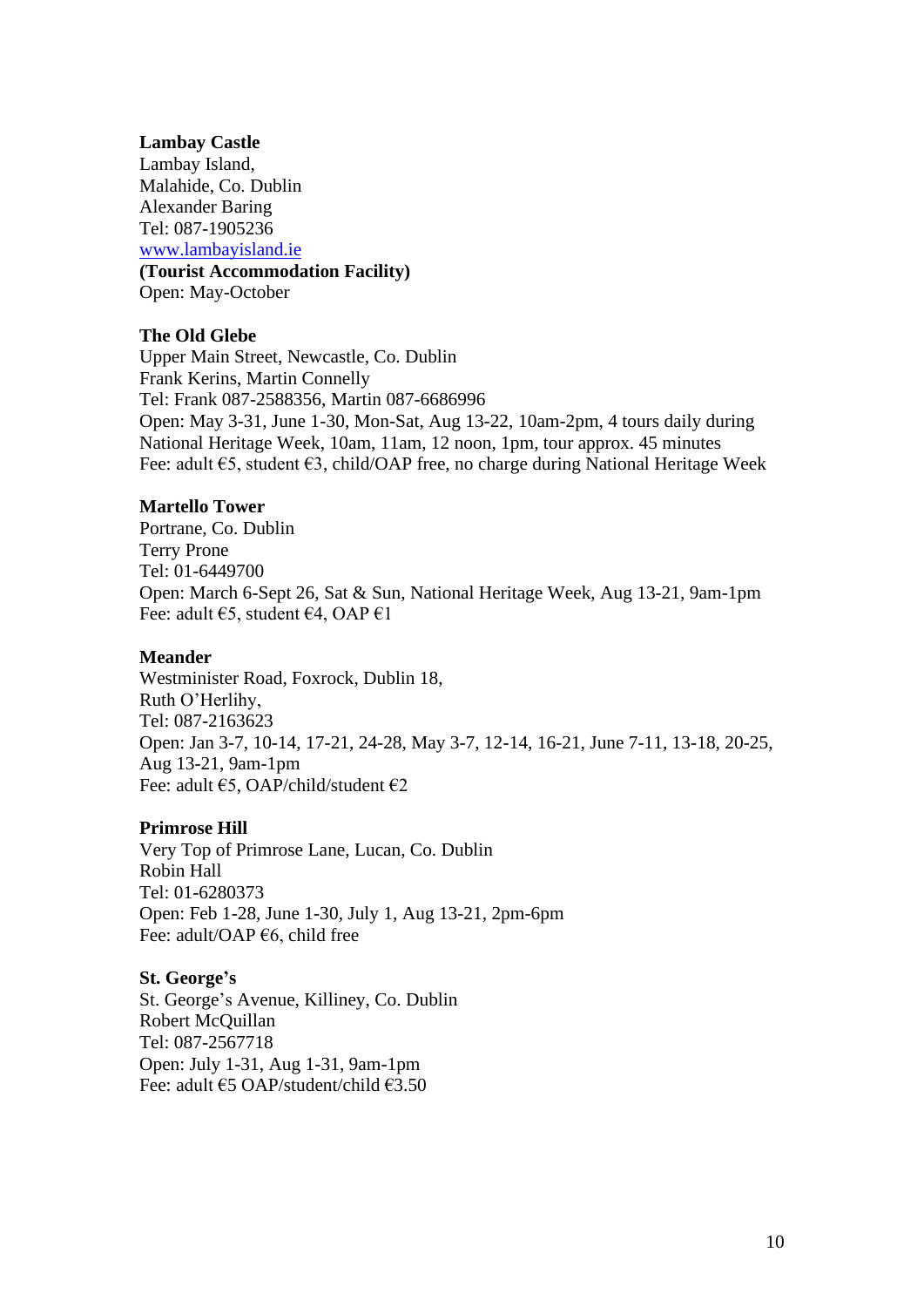#### **Tibradden House**

Mutton Lane, Rathfarnham, Dublin 16 Selina Guinness Tel: 083-1009099 [www.selinaguinness.com](http://www.selinaguinness.com/)

Open: Jan 6-10, 14, 17, 21, 24, 28, Feb 4, 7, 11, 14, 28, Mar 7, 11, 14, 25, 28, May 3-6, 10-13, 17-22, 24-29, June 8-11, 13, 17-19, 21-23, Aug 13-21, Jan, May, June, 10am-2pm, Feb, Mar, 2.30pm-6.30pm, National Heritage Week, 2pm-6pm Fee: adult/OAP €8 student/child free, Members of An Taisce and The Irish Georgian Society €6

# **Galway**

## **Castle Ellen House**

Athenry, Co. Galway Míceál P. O'Cionnaith and Diarmuid Tel: 087-2747692, 087-8137058 [www.castleellen.ie](http://www.castleellen.com/) Open: June 5-9, 12-16, 19-23, 26-30, July 3-7, 10-14, 17-21, 24-28, 31, Aug 7-11, 13- 25, 28-31, National Heritage Week, Aug 13-21, 12 noon-4pm Fee: Free

# **Claregalway Castle**

Claregalway, Co. Galway Eamonn O'Donoghue Tel: 091-799666 [www.claregalwaycastle.com](http://www.claregalwaycastle.com/) Open: June-Sept, Sunday-Wednesday, National Heritage Week, Aug 13-21, 12 noon-4pm Fee: adult €6, student/OAP/child €4

## **Lisdonagh House**

Caherlistrane, Co. Galway John & Finola Cooke Tel: 093-31163, John, 086-0529052, Finola, 086-0546565 [www.lisdonagh.com](http://www.lisdonagh.com/) **(Tourist Accommodation Facility)** Open: May 1-Nov 1 Fee: Free

**The Grammer School** College Road, Galway Terry Fahy [www.yeatscollege.ie](http://www.yeatscollege.ie/) Tel: 091-533500 Open: May 7-8, 14-15, 21-22, 28-29, June 11-12, July 1-31, Aug 1-21, 9am-5pm Fee: adult/OAP/student €5, child under 12 free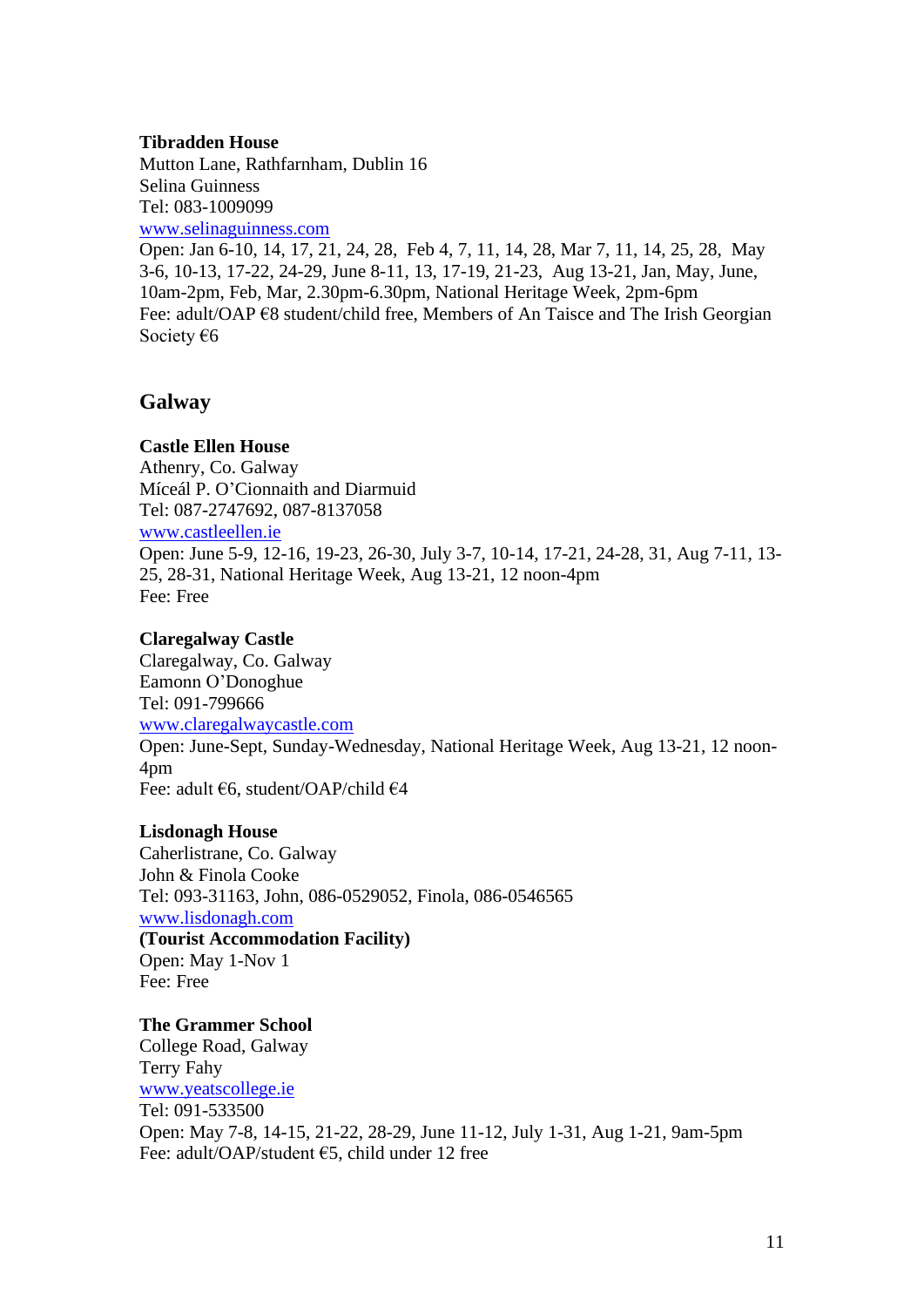#### **Oranmore Castle**

Oranmore, Co. Galway Leonie Phinn [www.oranmorecastle.com](http://www.orammorecastle.com/) Tel: 086-6003160 Open: April 14-30, May 10-20, June 10-20, Aug 10-24, Sept 1-6, 10am-2pm Fee: adult €8, child €3

#### **Signal Tower & Lighthouse**

Eochaill, Inis Mór, Aran Islands, Co. Galway Michael Mullen Tel: 087-2470900 [www.aranislands.ie](http://www.aranislands.ie/) Open: June-Sept, 9am-5pm. Fee: adult  $\epsilon$ 2.50, child  $\epsilon$ 1.50, family  $\epsilon$ 5, group rates depending on numbers

## **Woodville House Dovecote & Walls of Walled Garden**

Craughwell, Co. Galway Margarita Donoghue Tel: 087-9069191 [www.woodvillewalledgarden.com](http://www.woodvillewalledgarden.com/)

Open: Jan 28-31, Feb 4-7, 11-14, 18-21, 25-28, June 1-30, Aug 13-22, 12 noon-4pm Fee: adult  $\epsilon$ 10, OAP  $\epsilon$ 8, student,  $\epsilon$ 6, child  $\epsilon$ 3 must be accompanied by adult, family €20-2 adults and 2 children

# **Kerry**

# **Ballyseede Castle** Ballyseede, Tralee, Co. Kerry Marnie Corscadden Tel: 066-7125799 [www.ballyseedecastle.com](http://www.ballyseedecastle.com/) Open: Feb 25-Dec 21, 8am-8pm, Dec 27-31,10am-4pm Fee: Free

#### **Derreen Gardens**

Lauragh, Tuosist, Kenmare, Co. Kerry John Daly Tel: 087-1325665 [www.derreengarden.com](http://www.derrengarden.com/) Open: all year, 10am-6pm Fee: adult/OAP/student  $\epsilon$ 8, child  $\epsilon$ 3, family ticket  $\epsilon$ 20 (adults and all children & 2 maps)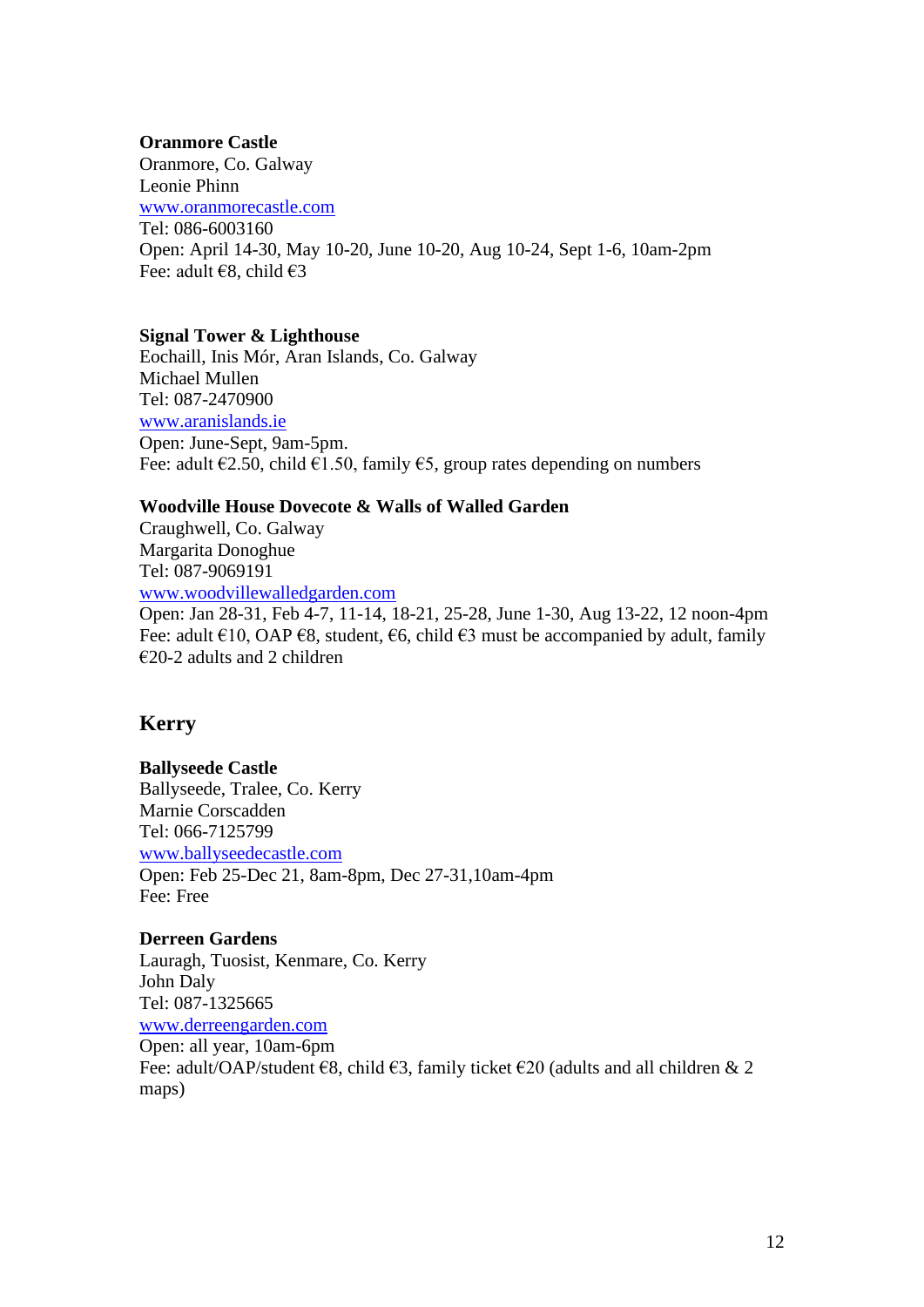# **Kells Bay House & Garden**

Kells, Caherciveen, Co. Kerry Billy Alexander Tel: 066-9477975 [www.kellsbay.ie](http://www.kellsbay.ie/) Open: Jan 1-9, Feb 1-Dec 18, 27-31, Jan 9.30am-4.30pm, Feb, Mar, Nov, Dec, 9.30am-5pm, Apr-Oct 9.30am-6pm Fee: adult/OAP €8.50, child/student €6, annual membership €30, family €80, couple €55, family ticket  $€26$ 

# **Tarbert House**

Tarbert, Co. Kerry Ursula Leslie Tel: 068-36198 Open: May, June, July, Aug, Mon-Sat, National Heritage Week Aug 13-21, 10am-12 noon, 2pm-4pm Fee: adult/OAP/student €5, child free

# **Kildare**

## **Blackhall Castle**

Calverstown, Kilcullen, Co. Kildare Jeffrey & Naomi White Tel: 087-6771661 Open: May 1-31, Aug 13-22, Sept 1-15, Dec 1-20, 2pm-6pm Fee: Free

# **Burtown House and Garden**

Athy, Co. Kildare James Fennell Tel: 059-8623148 [www.burtownhouse.ie](http://www.burtownhouse.ie/) Open: May 4-7, 11-14, 18-21, 25-28, June 1-4, 8-11, 15-18, 22-25, July 6-9, 13-16, 19-23, 27-30, August 3-6, 10-21, 24-27, 10am-2pm Fee: adult €10, OAP/student €5, child under €5 free

# **Coolcarrigan House & Gardens**

Coolcarrigan, Coill Dubh, Naas, Co. Kildare Robert Wilson-Wright Tel: 086-2580439 [www.coolcarrigan.ie](http://www.coolcarrigan.ie/) Open: Feb 1-4, 21-25, Mar 1-4, April 23-29, May 9-17, Aug 13-31, Sept 1-9, 14-16, 9am-1pm Fee: adult €8, OAP/student €5, child free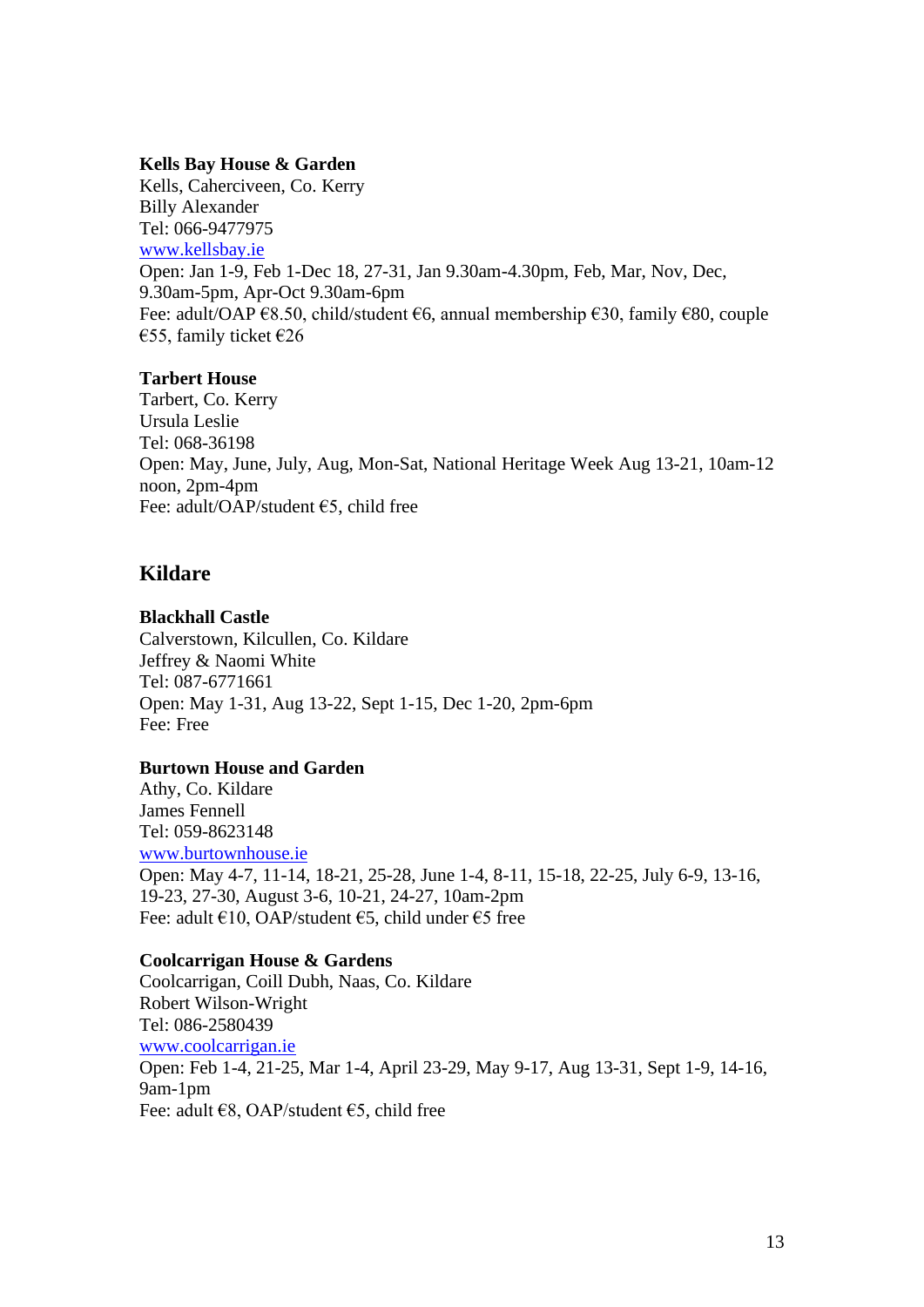## **Farmersvale House**

Badgerhill, Kill, Co. Kildare Patricia Orr Tel: 086-2552661 Open: May 1-18, Aug 1-22, Dec 1-20, 9.30am-1.30pm Fee: adult €5, student/child/OAP €3, (Irish Georgian Society members free)

# **Griesemount House**

Ballitore, Co. Kildare Katharine Bulbulia Tel: 087-2414556 [www.griesemounthouse.ie](http://www.griesemounthouse.ie/) Open: April 4-8, 25-29, May 3-17, June 7-10, 13-26, July 4-8, 11-15, Aug 13-21, 10am-2pm Fee: adult/OAP/student €5, child €3

# **Harristown House**

Brannockstown, Co. Kildare Hubert Beaumont Tel: 087-2588775 [www.harristownhouse.ie](http://www.harristownhouse.com/) Open: Jan 3-14, Feb 21-28, Mar 1-4, May 3-13, June 13-26, Aug 13-21, Sept 1-9, 9am-1pm Fee: adult/OAP/student €10, child €5

# **Kildrought House**

Celbridge Village, Co. Kildare June Stuart Tel: 01-6271206, 087-6168651 Open: Jan 15-31, Feb 1-3, May 16-31, June 1-3, Aug 11-31, 10am-2pm Fee: adult  $\epsilon$ 6, OAP/student/child  $\epsilon$ 3, child under 5 years free, school groups  $\epsilon$ 2 per head

# **Larch Hill**

Kilcock, Co. Kildare Michael De Las Casas Tel: 087-2213038 [www.larchill.ie](http://www.larchill.ie/) Open: May 1-20, 23-31, June 1-10, 14-17, 21-24, 28-30, Aug 13-21, 27-28, 10am-2pm Fee: adult/OAP/student  $€8$ , child  $€4$ , concession for groups

# **Leixlip Castle**

Leixlip, Co. Kildare Penelope Guinness Tel: 01-6244430 Open: Jan 31, Feb 1-4, 7-11, Mar 28-31, Apr 1, 4-8, May 9-20, June 7-17, Aug 13-22, Sept 5-11, 9am-1pm Fee: adult  $E8$ , OAP/student/child  $E4$ , concessions no charge for school groups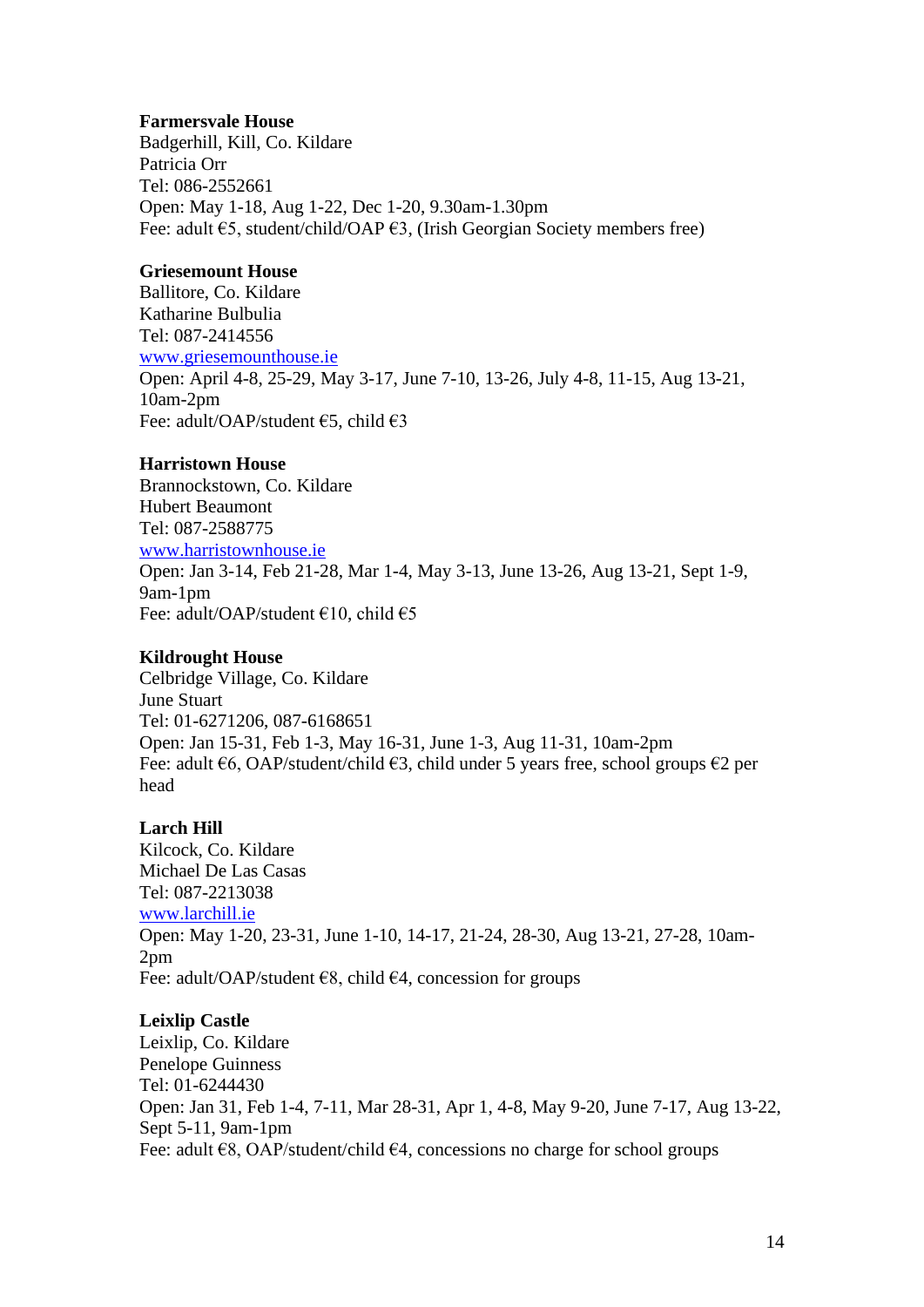#### **Moone Abbey House & Tower**

Moone Abbey, Moone, Co. Kildare Jennifer Matuschka Tel: 087-6900138 Open: May 1-31, Aug 13-21, Sept 1-20, 12 noon- 4pm Fee: adult €8, OAP/student/child €4

#### **Moyglare Glebe**

Moyglare, Maynooth, Co. Kildare Joan Hayden Tel: 01-8722238 Open: Jan 3-7, 10-14, 17-21, 24-28, May 1-31, Aug 13-21, 8.30am-12.30pm Fee: adult €6, OAP/student/child €3

#### **Steam Museum Lodge Park Heritage Centre**

Lodge Park, Straffan, Co. Kildare Robert C. Guinness Tel: 01-6288412 [www.steam-museum.com](http://www.steam-museum.com/) Open: June 1-6, 8-12, 15-19, 22-26, 29-30, July 1-3, 6-10, 13-17, 20-24, 27-31, Aug 1, 3-7, 10-21, 24-28, 31, 2pm-6pm, Fee: adult  $\epsilon$ 7.50, OAP/child/student  $\epsilon$ 5, concession by negotiation

# **Kilkenny**

## **Aylwardstown House**

Glenmore, Co. Kilkenny Nicholas & Mary Kelly Tel: 051-880464, 087-2567866 Open: Aug 1-31, Sept 1-30, 9am-5pm Fee: adult €5, OAP €3, child/student free

Ballybur Castle Ballybur Upper, Cuffesgrange, Co. Kilkenny Mhari Gray Tel: 086-1919099 [www.ballyburcastle.ie](http://www.ballyburcastle.ie/) Open: March 1-20, May 1-31, August 13-22, 2pm-6pm Fee: Free

#### **Ballysallagh House**

Johnswell, Co. Kilkenny Geralyn & Kieran White Tel: 087-2906621, 086-2322105 Open: Feb 1-20, May 1-31, Aug 13-21, 9am-1pm Fee: adult  $\epsilon$ 7.50, OAP/student  $\epsilon$ 5, child free, groups by arrangement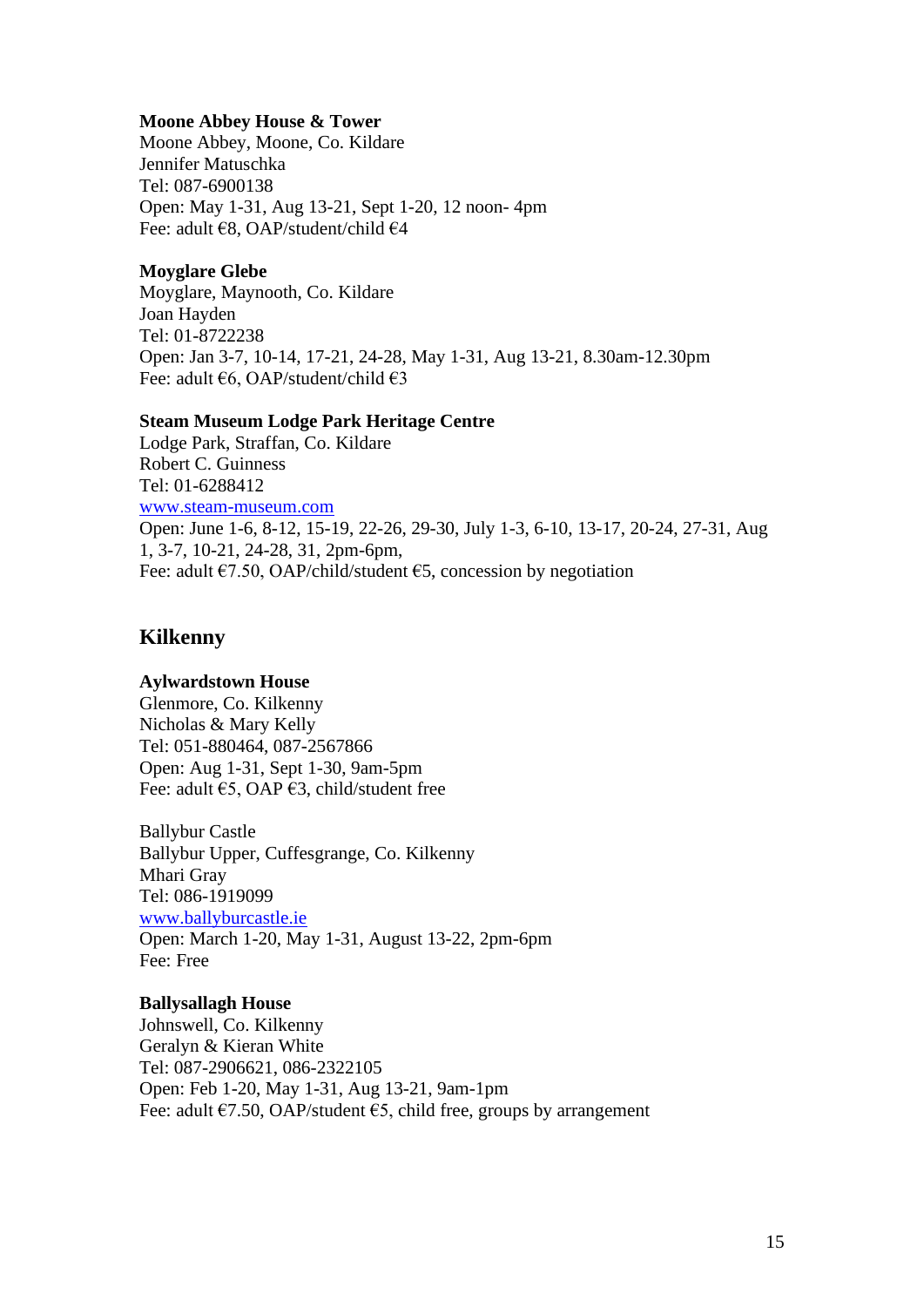#### **Creamery House**

Castlecomer Co. Kilkenny John Comerford Tel: 056-4400080 [www.creameryhouse.com](http://www.creameryhouse.com/) Open: May 14-Sept 30, Friday, Saturday, and Sundays, National Heritage Week, Aug 13-21, 12 noon-5pm Fee: adult/OAP/student €5, child under 18 free

## **Kilfane Glen & Waterfall**

Kilfane, Thomastown, Co. Kilkenny Susan Mosse Tel: 056-7727105, 086-7919318 [www.kilfane.com](http://www.kilfane.com/) Open: July 1-31, Aug 1-31, 11am-6pm Fee: adult €7, OAP/student €6.50, child €6, family €20

# **Kilkenny Design Centre**

Castle Yard, Kilkenny Aaron Quill Tel: 064-6623331 [www.kilkennydesign.com](http://www.kilkennydesign.com/) Open: all year except Christmas Day and St Stephens Day, 10am-7pm Fee: Free

## **Shankill Castle**

Paulstown, Co. Kilkenny Geoffrey Cope, Tel: 087-2437125 [www.shankillcastle.com](http://www.shankillcastle.com/)

Open: Feb 5-6, 12-13, 19-20, 26-27, Mar 5-6, 12-13, 19-20, 26-27, Apr 2-3, 9-10, 16- 17, 23-24, 30, May 1, 5-8, 12-15, 19-22, 26-29, June 2-5, 9-12, 16-19, 23-26, 30, July 1-3, 7-16, 21-24, 28-31, Aug 3-6, 10-21, 24-27, 31, Sept 1-4, 8-11, 15-18, 22-25, 29- 30, Oct 1-2, 8-9, 15-16, 22-23, 29-30, 31, Feb- Apr, 11am-4pm, May- Oct, 11am-5pm Fee: house & garden, adult €10 garden €5, OAP/student €8, gardens €4

## **Tybroughney Castle**

Piltown, Co. Kilkenny Louis Dowley Tel: 087-2313106 Open: Aug 1-31, Sept 1-30, 10am-4pm Fee: adult  $\epsilon$ 5, student  $\epsilon$ 3, child/OAP free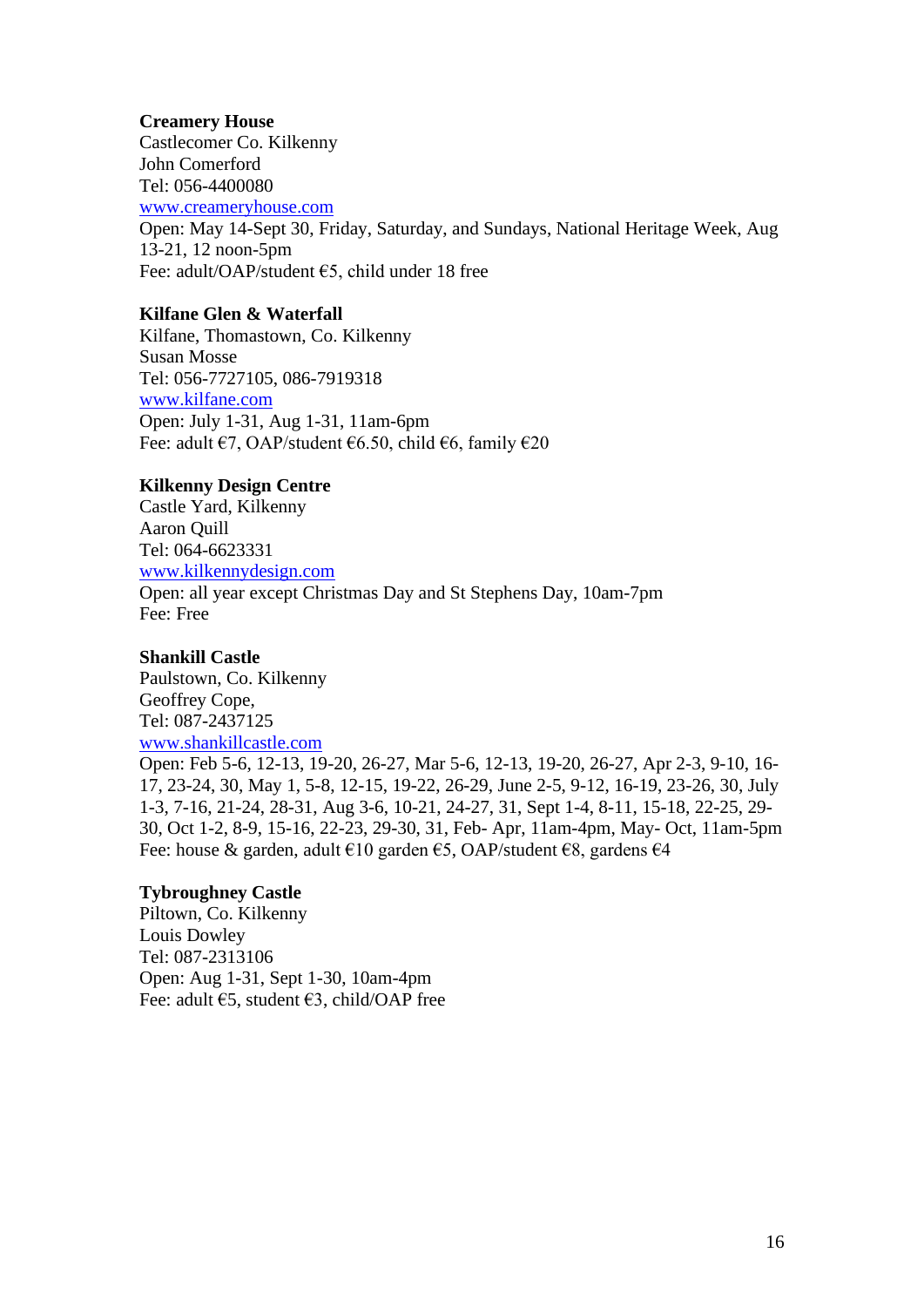# **Laois**

#### **Ballaghmore Castle**

Borris in Ossory, Co. Laois Grace Pym Tel: 0505-21453 [www.castleballaghmore.com](http://www.castleballaghmore.com/) Open: all year except Christmas Day, 10am-6pm Fee: adult  $\epsilon$ 5, child/OAP/student  $\epsilon$ 3, family of 4,  $\epsilon$ 10

#### **Stradbally Hall**

Stradbally, Co. Laois Thomas Cosby Tel: 086-8519272 [www.stradballyhall.ie](http://www.stradballyhall.ie/) Open: May 1-31, June 1-9, Aug 13-21, Oct 1-14, 9am-1pm Fee: adult €10, OAP/student €5, child free

# **Leitrim**

## **Manorhamilton Castle (Ruin)**

Castle St, Manorhamilton, Co. Leitrim Anthony Daly Tel: 086-2502593 [www.manorhamilton.ie](http://www.manorhamilton.ie/) Open: Mar 6-31, April 3-Oct 31, Nov 3-6, 10-13, 17-20, 24-27, Dec 1-4, 8-11, 15-18, 9am-4pm Fee: adult  $\epsilon$ 5, audio  $\epsilon$ 10, child free

# **Limerick**

**Ash Hill**  Kilmallock, Co. Limerick Simon and Nicole Johnson Tel: 063-89035 [www.ashhill.com](http://www.ashhill.com/) (**Tourist Accommodation Facility***)* Open: Apr 1-Sept 30, 9.30am-4.30pm Fee: adult €5, child/OAP/student €3

#### **Glebe House**

Holycross, Bruff, Co. Limerick Kate Hayes and Colum McCarthy Tel: 087-6487556 Open: Jan 4-7, 10-14, 17-21, 24-28, 31, Aug 13-22, Sept 1-30, Mon-Fri, 5.30pm-9.30pm, Sat-Sun, 8am-12 noon Fee: Free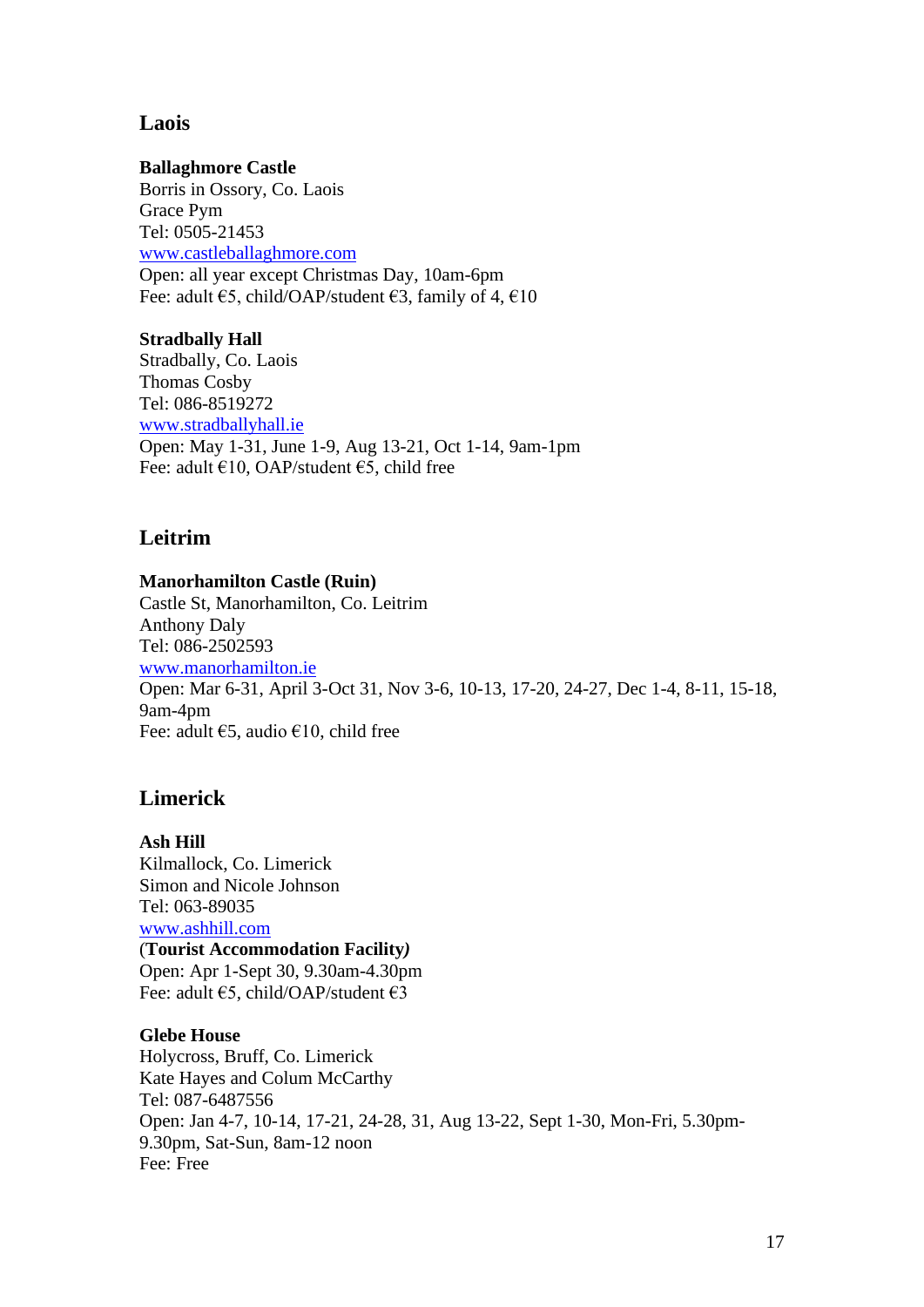#### **Glenville House**

Glenville, Ardagh, Co. Limerick Owen O'Neill Tel: 086-2541435 Open: Apr 1-30, May 1-31, Sept 1-13, Tue-Sat, Aug 13-21, 9.30am-1.30pm Fee: adult  $\epsilon$ 5, OAP/student  $\epsilon$ 3, child free

## **Kilpeacon House**

Crecora, Co. Limerick Donie & Mary Costello Tel: 087-9852462 Open: May 3-June 30, Mon- Sat, Aug 13-21, 10am-2pm Fee: adult €8, child/OAP/student €4

# **Odellville House**

Ballingarry, Co. Limerick Aisling Frawley Tel: 085-8895125 [www.odellville.simplesite.com](http://www.odellville.simplesite.com/) Open: May 1-31, June 1-30, Aug 13-21, 10am-2pm Fee: adult €8, student/OAP/child €4

## **Mount Trenchard House and Garden**

Foynes, Co. Limerick Frieda Keane Carmody Tel: 087-2220692 Open: June 1-31, July 1-31, Aug 1-31, 10am-4pm Fee: adult €10, child/OAP/student €5

## **The Turret**

Ryanes, Ballyingarry, Co. Limerick Donal Mc Goey Tel: 086-2432174 Open: May 1-31, June 1-30, July 1-31, Aug 1-31,12 noon-4pm Fee: adult €5, OAP/child/student/ free

## **The Old Rectory**

Rathkeale, Co. Limerick John Roche Tel: 087-8269123 Open: May 1-Nov 27, Saturday and Sundays, National Heritage Week, Aug 13-21 10am-2pm Fee: adult €8, child/OAP/student €3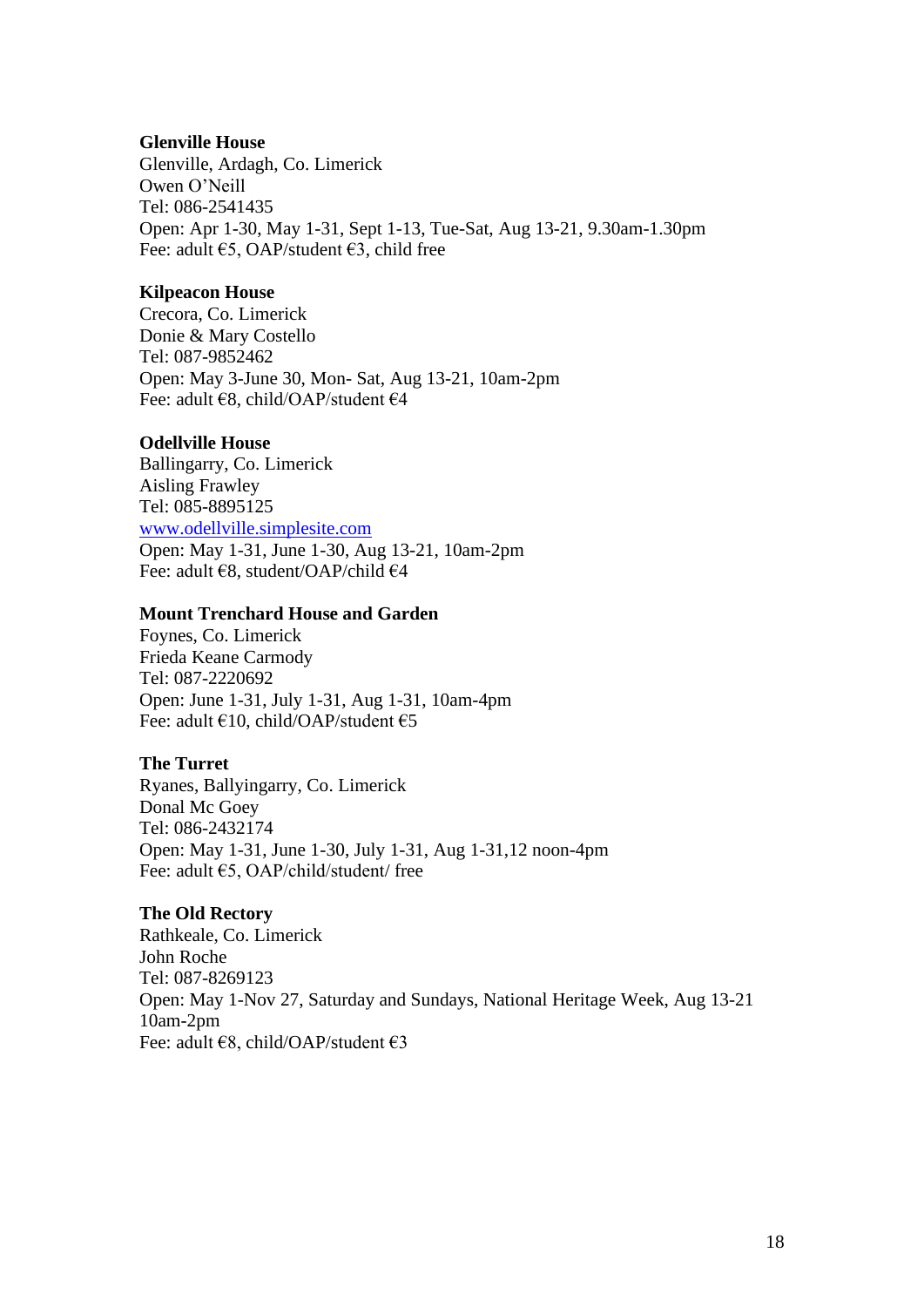# **Longford**

# **Moorhill House**

Castlenugent, Lisryan, Co. Longford Michael O'Donnell Tel: 047-81952 Open: Aug 1-31, Sept 1-29, 9.30am-1.30pm Fee: adult/OAP/student/child €8

# **Louth**

# **Barmeath Castle**

Dunleer, Drogheda, Co. Louth Bryan Bellew Tel: 041-6851205 Open: May 1-31, June 1-10, Aug 13-21, Oct 1-10, 9am-1pm Fee: adult /OAP/student €5, child free

# **Killineer House & Garden**

Drogheda, Co. Louth Charles & Eithne Carroll Tel: 086-2323783 [www.killineerhouse.ie](http://www.killineerhouse.ie/) Open: Feb 1-20, May 1-15, June 1-10, Aug 10-24, 9am-1pm Fee: adult/OAP/child/student, house: €4, garden €6

## **Rokeby Hall**

Grangebellew, Co. Louth Jean Young Tel: 086-8644228 [www.rokeby.ie](http://www.rokeby.ie/) Open: May 1-31, Mon-Sat, Aug 13-21, Sept 1-30, Mon-Sat, 10am-2pm Fee: adult/OAP €7, child/student €5

# **Mayo**

## **Brookhill House**

Brookhill, Claremorris, Co. Mayo John and Patricia Noone Tel: 094-9371348, 087-3690499, 086-2459832 Open: Jan 13-20, Apr 13-20, May 18-24, June 8-14, July 13-19, Aug 1-25, 2pm-6pm Fee: adult €6, OAP/child/student €3, National Heritage Week free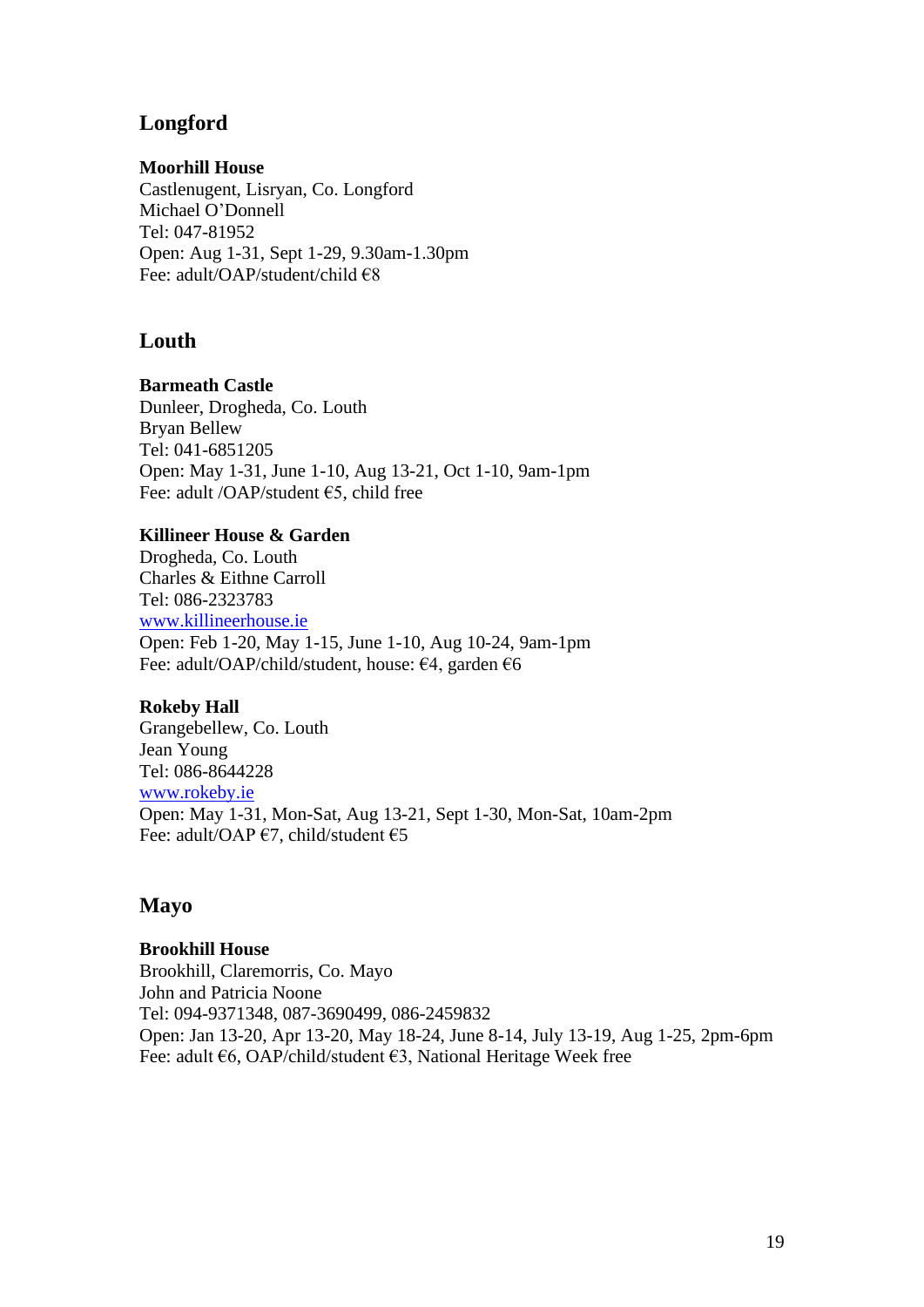#### **Enniscoe House & Gardens**

Castlehill, Ballina, Co. Mayo Susan Kellett Tel: 096-31112 [www.enniscoe.com](http://www.enniscoe.com/)

# **(Tourist Accommodation Facility***)*

Open: April 1-Oct 31 Open: garden, April 1-Oct 31, 10am-5pm Fee: garden & heritage centre adult €8, OAP €6, child €3 under 4 years free, student €3, family 2 adults and 2 children €15, tour of house €5 per adult, free tour in National Heritage Week

## **Old Coastguard Station**

Rosmoney, Westport, Co. Mayo James Cahill Tel: 094-9025500 [www.jamescahill.com/coastguardstation.html](http://www.jamescahill.com/coastguardstation.html) Open: July 1-Sept 9 closed Sundays, National Heritage Week, Aug 13-21, 11am-4pm Fee: €1

## **Owenmore**

Garranard, Ballina, Co. Mayo Jerry O' Mara Tel: 087-2446744 [www.owenbeg.ie](http://www.owenbeg.ie/) **(Tourist Accommodation Facility***)* Open: March-Oct and Dec

## **Prison House**

Prison North, Balla, Co. Mayo. Tom O'Connor Tel: 087-9032133 [www.prisonehouse.wordpress.com](http://www.prisonehouse.wordpress.com/) Open: May 1-31, June 1-30, July 1-31, Aug 1-31, 2pm-6pm Fee: adult €5, student/OAP/child free

# **Meath**

**Beau Parc House**

Beau Parc, Navan, Co. Meath Emer Mooney Tel: 041-9824163, 087-2329149 Open: Mar 10-29, May 1-31, Aug 13-21, 10am-2 pm Fee: adult €10, OAP/student/child €8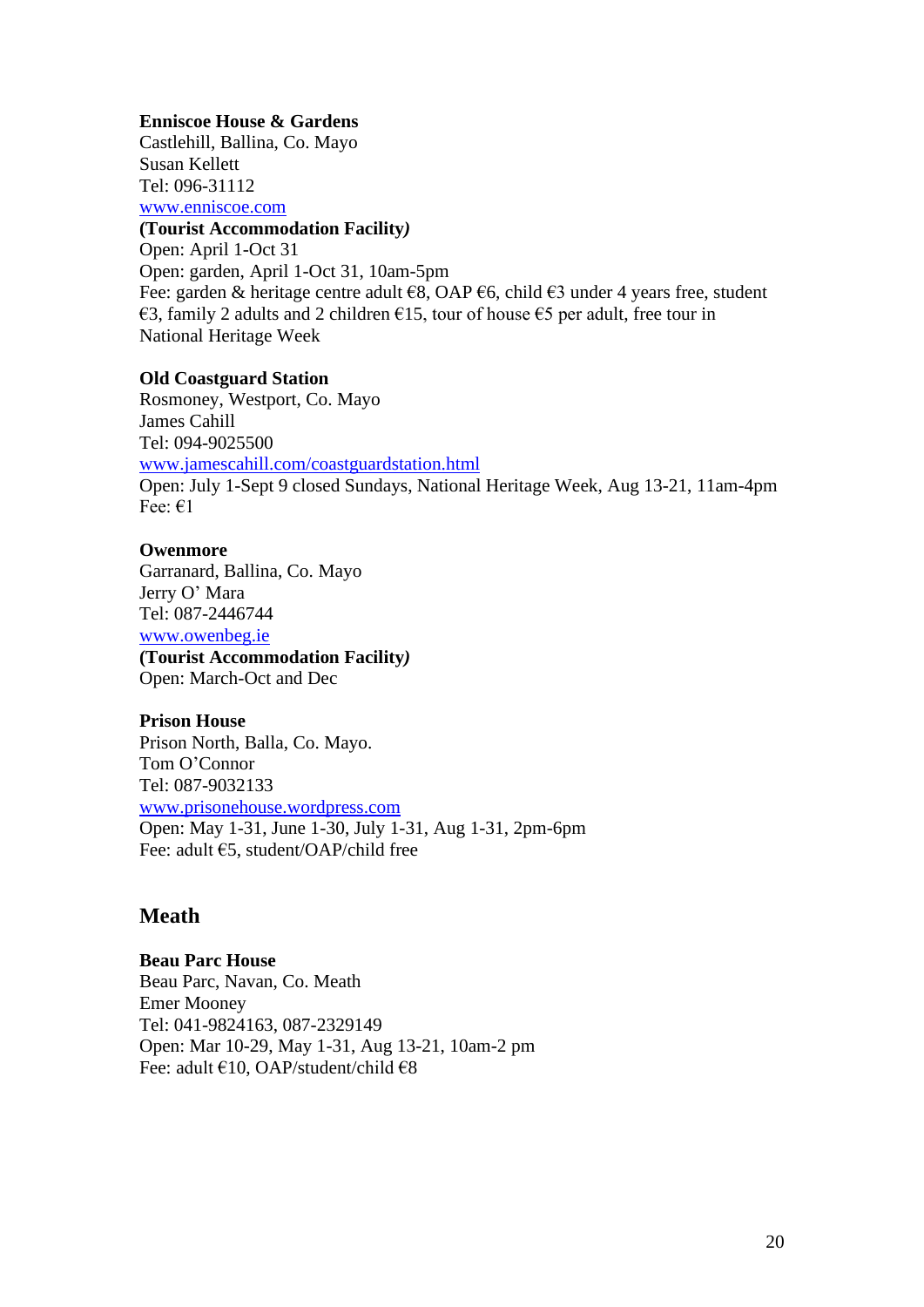#### **Cillghrian Glebe now known as Boyne House Slane**

Chapel Street, Slane, Co. Meath Alan Haugh Tel: 041-9884444 [www.boynehouseslane.ie](http://www.boynehouseslane.ie/) Open: all year, National Heritage Week, Aug 13-21, 9am-1pm Fee: Free

#### **Dardistown Castle**

Dardistown, Julianstown, Co. Meath Lizanne Allen Tel: 086 -2774271 [www.dardistowncastle.ie](http://www.dardistowncastle.ie/) Open: Jan 8-31, July 1-23, closed Sundays, August 8-28, 10am-2pm Fee: adult €6, student/OAP/child €3

#### **Dunsany Castle**

Dunsany, Co. Meath Randall Plunkett Tel: 046-9025169 [www.dunsany.com](http://www.dunsany.com/) Open: June 24-30, July 1-31, Aug 1-22, 10am-2pm Fee: adult €25, OAP/student/12-18 years €15, child under 12 years free, National Heritage Week  $\epsilon$ 10, under12 years free

#### **Gravelmount House**

Castletown, Kilpatrick, Navan, Co. Meath Brian McKenna Tel: 087-2520523 Open: Jan 2-15, May 10-30, Aug 13-22, Sept 1-15, 9am-1pm Fee: adult €6, OAP/student/child €3

## **Hamwood House**

Dunboyne, Co. Meath Charles Hamilton Tel: 086-3722701 [www.hamwood.ie](http://www.hamwood.ie/) Open: Apr 1-Sept 25, Fri-Sun, National Heritage Week, Aug 13-21, 10am-7pm Fee: adult €10, child under 12 free

# **Killeen Mill**

Clavinstown, Drumree, Co. Meath Dermot Kealy Tel: 086-2619979 **(Tourists Accommodation Facility)** Open: April 1- Sept 30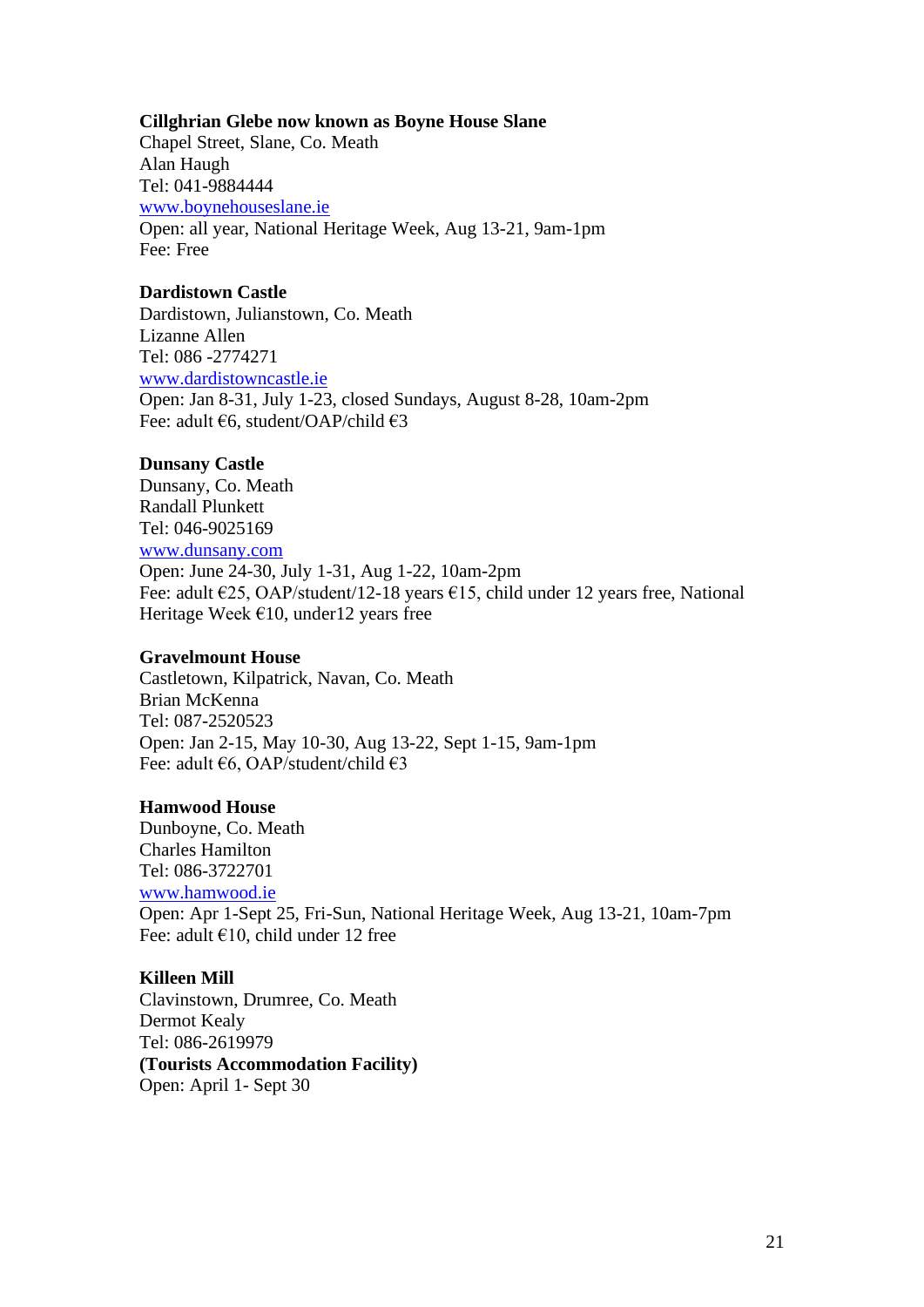## **Loughcrew House**

Loughcrew, Old Castle, Co. Meath Emily Naper Tel: 049-8541356 **(Tourist Accommodation Facility***)* Open: all year [www.loughcrew.com](http://www.loughcrew.com/) Garden: all year, 11am-5pm Fee: adult  $\epsilon$ 7, OAP  $\epsilon$ 6, student  $\epsilon$ 5, child  $\epsilon$ 3.50, group concessions

#### **Moyglare House**

Moyglare, Co. Meath Postal address Maynooth Co. Kildare Angela Alexander Tel: 086-0537291 [www.moyglaremanor.ie](http://www.moyglaremanor.ie/) Open: Jan 3-7, 10-14, 17-21, 24-28, 31, May 1-21, 23-27, 30-31, June 1-2, Aug 12- 21, 9am-1pm Fee: adult €7.50, OAP/student/child

## **Slane Castle**

Slane, Co. Meath Jemma Smith Tel: 041-9884477 [www.slanecastle.ie](http://www.slanecastle.ie/)

Open: Jan 16, 23, 30**,** Feb 6, 13, 20, 27, Mar 5-6, 12-13, 19-20, 26-27, April 2-3, 9- 10, 16-18, 23-24, 30, May 1-2, 6-8, 13-15, 20-23, June 3, 6, 10, 17, 24, July 1, 7-8, 14-15, 22, 28, 31, Aug 1, 4-5, 11-21, 25-26, 28, Sept 4,18, 25, Jan- Apr, and June 10am-4pm, May, Fri-Sat, 10am-4pm, Sunday, 12 noon 4pm, July, Thurs-Sat, 10am-4pm, Sunday, 12 noon-4pm, Aug, Mon-Sat, 10am-4pm, Sunday, 12 noon-4pm, Sept, Sunday, 12 noon-4pm Fee: adult  $\epsilon$ 14, OAP/student  $\epsilon$ 12.50, child  $\epsilon$ 7.50, concession family ticket (2 adults and 2 children  $\epsilon$ 39, additional adults  $\epsilon$ 1, additional children  $\epsilon$ 6

## **St. Mary's Abbey**

High Street, Trim, Co. Meath Peter Higgins Tel: 087-2057176 Open: Jan 24-28, 31, Feb 1-4, 28, Mar 1-4, 7-11, May 7-22, June 27-30, July 1, 4-8, Aug 13-22, Sept 27-30, 2pm-6pm Fee: adult €5, OAP/student/child €2

#### **The Former Parochial House**

Slane, Co. Meath Alan Haugh [Tel: 087-2566998](tel:01-6618199) [www.parochialhouseslane.ie](http://www.parochialhouseslane.ie/) Open: May 1-Sept 30, Mon-Sat, National Heritage Week, Aug 13-21, 9am-1pm Fee: adult 5, child/OAP/student €3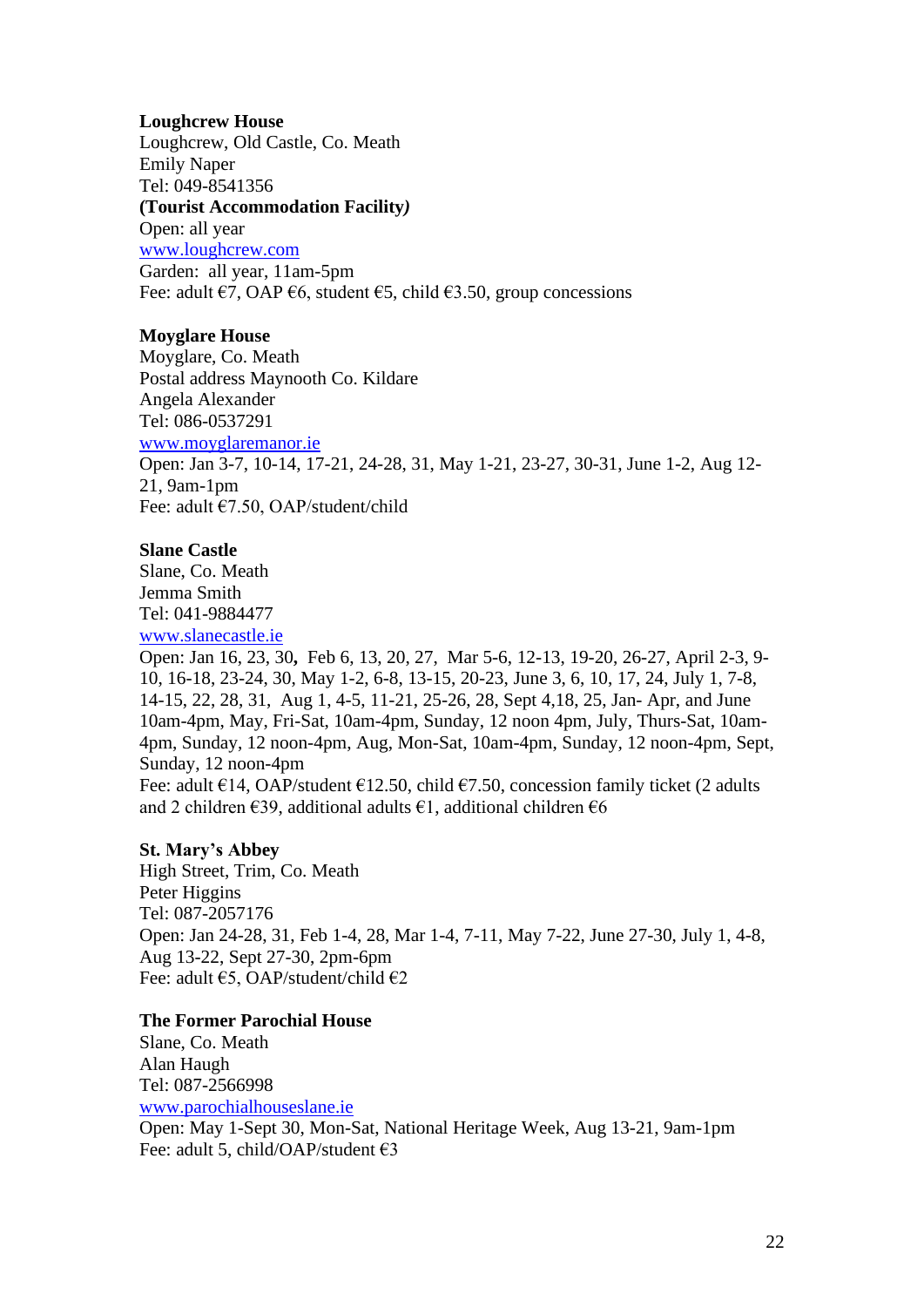#### **Swainstown House**

Kilmessan, Co. Meath Caroline Preston Tel: 086-2577939 Open: Mar 7-8, 10-11, April 4-5, 7-8, May 2-8, June 6-12, July 4-10, Aug 13-21, Sept 5-16, Oct 3-4, 6-7, Nov 7-8, 10-11, Dec 5-6, 8-9, 11am-3pm Fee: adult/OAP/student €5, child free

#### **Tankardstown House**

Rathkenny, Slane, Co. Meath Brian Conroy Tel: 087-2888925 [www.tankardstown.ie](http://www.tankardstown.ie/) Open: all year including National Heritage Week, Aug 13-21, 9am-1pm Fee: Free

# **Monaghan**

**Castle Leslie** Glaslough, Co. Monaghan Samantha Leslie Tel: 047-88091 [www.castleleslie.com](http://www.castleleslie.com/) **(Tourist Accommodation Facility)** Open: all year, National Heritage Week, events August 13-21 Fee: Free

## **Hilton Park House**

Clones, Co. Monaghan Fred Madden Tel 086-3884470 [www.hiltonpark.ie](http://www.hiltonpark.ie/) **(Tourist Accommodation Facility)** Open: April- Sept House and garden tours available for groups Jan 31, Feb 1-4, 7-11, 28, Mar 1-4, 7-11, May 3-6, 8-20, June 2, 13-17, 20-24, National Heritage Week, Aug 13-21, Sept 11, 18, 25, weekdays, 9am-1pm, Sunday, 1pm-5pm Fee: adult €10, OAP/student €8, child €5

## **Mullan Village and Mill**

Mullan, Emyvale, Co. Monaghan Michael Treanor Tel: 047-81135 [www.mullanvillage.com](http://www.mullanvillage.com/) Open: Aug 1-31, Sept 1-30, 2pm-6.30pm Fee: €6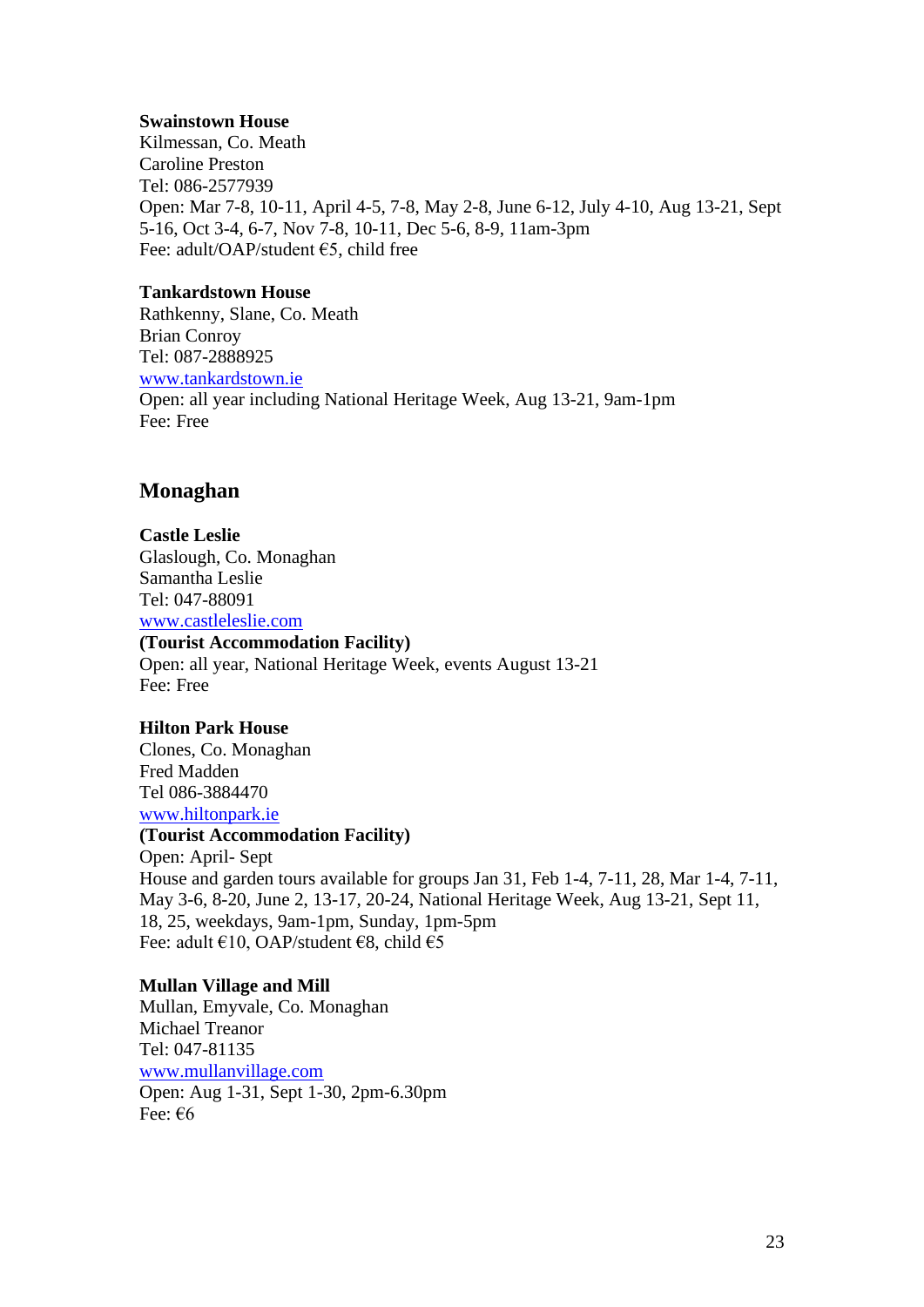# **Offaly**

## **Birr Castle**

Birr, Co. Offaly Alicia Clements [Tel: 057-9120056](tel:057-9120023,%20057-9120056) [www.birrcastle.com](http://www.birrcastle.com/) Open: May 17-Aug 31, Mon-Sat, National Heritage Week, Aug 13-21, Sept 1-2, 10am-2pm Fee: adult/OAP/student €20, child free,

# **Ballybrittan Castle**

Ballybrittan, Edenderry, Co. Offaly Rosemarie Tel: 087-2469802 [www.ballybrittancastle.com](http://www.ballybrittancastle.com/) Open: Jan 30-31, Feb 6-7, 13-14, 20-21, 27-28, May 1-31, Aug 13-21, Sept 21-30, 2pm-6pm. Fee: Free - except in case of large groups a fee of  $\epsilon$ 5 p.p.

# **Ballindoolin House**

Edenderry, Co. Offaly Rudolf Prosoroff Tel: 0043 676 5570097 Open: April 4-8, 19-28, May 2-5, 7-12, 14-19, 21-26, 30-31, June 1-2, 6-9, 13-16, 20- 23, 27-30, Aug 13-21, 10am-2pm Fee: adult €10, student /OAP/child €5

# **Boland's Lock**

Cappincur, Tullamore, Co. Offaly Martin O'Rourke Tel: 086-2594914 Open: June 1-30, July 1-31, Aug 1-31, 12 noon-4pm Fee: adult  $\epsilon$ 2, student/child free, family  $\epsilon$ 5

# **Corolanty House**

Shinrone, Birr, Co. Offaly Siobhan Webb Tel: 086-1209984 Open: Jan, Feb, July, Aug, Sept, daily 2pm-6pm Fee: Free

# **Crotty Church**

Castle Street, Birr, Co. Offaly Eoin Garry Tel: 086-3286277 Open: all year, 1pm-5pm Fee: Free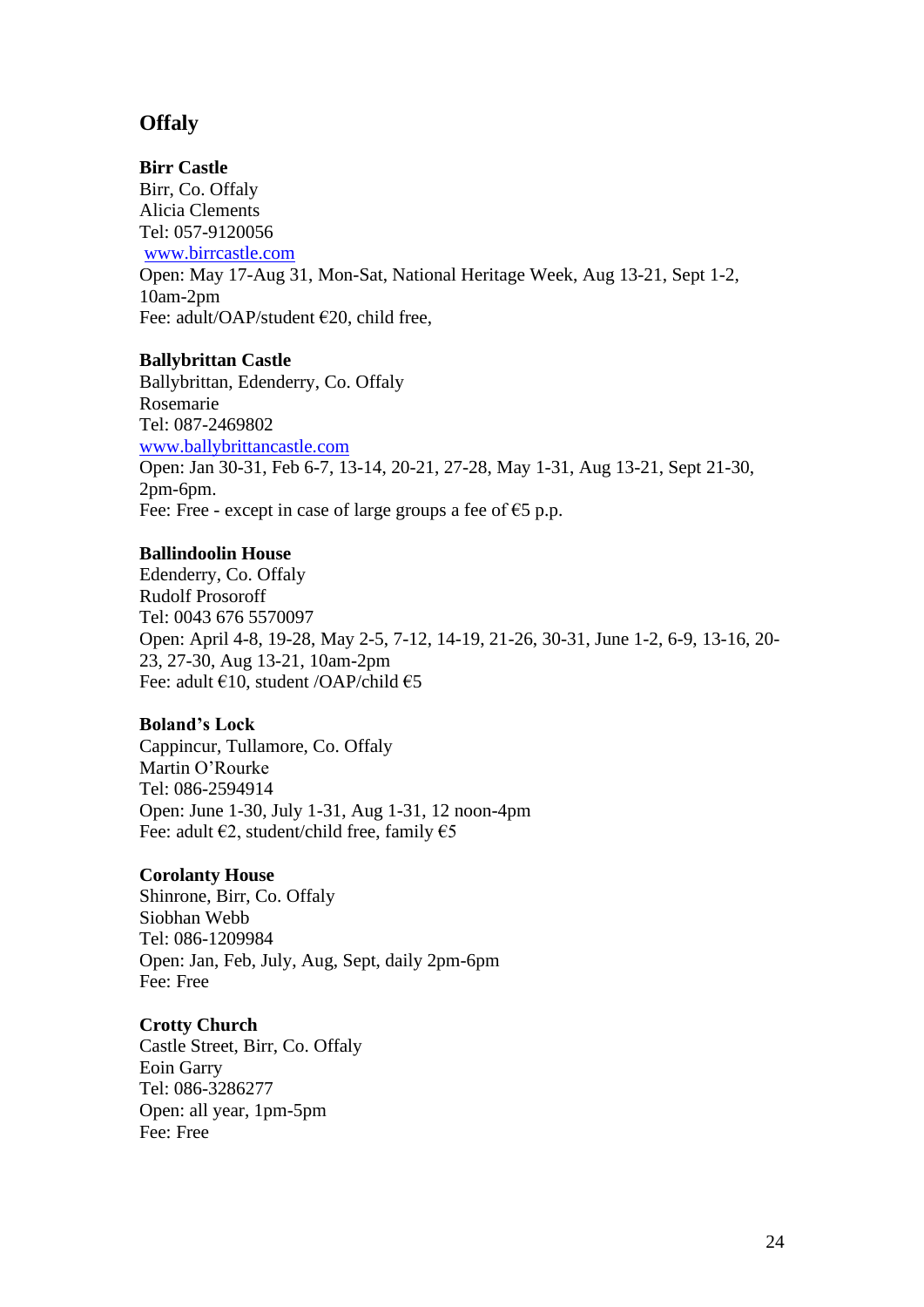## **Gloster House**

Brosna, Birr, Co. Offaly Tom & Mary Alexander Tel: 087-2342135 Open: Jan 3-28, Mon-Fri, May 1-31, Aug 13-21, 9am-1.30pm Fee: adult/student/child/OAP €7

## **High Street House**

High Street, Tullamore, Co. Offaly George Ross Tel: 086-3831992 [www.no6highstreet.com](http://www.no6highstreet.com/) Open: Jan 4-31, Mon -Fri, May 1-18, Aug 13-21, Sept 1-24, 9.30am-1.30pm Fee: adult/student €5, OAP €4, child under 12 free **Loughton** Moneygall, Birr, Co. Offaly Michael Lyons Tel: 089-4319150 [www.loughtonhouse.com](http://www.loughantownhouse.com/) Open: May 10-June 30, Tue-Sunday, Aug 2-7, 9-21, 11am-3.30pm Fee: adult €5, OAP/student €4, child €3 (under 12 free), family (2 adults & 2 children over 12)  $\epsilon$ 15

## **Springfield House**

Mount Lucas, Daingean, Tullamore, Co. Offaly Muireann Noonan Tel: 087-2204569 [www.springfieldhouse.ie](http://www.springfieldhouse.ie/) Open: Jan 1-9, 1pm-5pm, April 15-19, May 21-29, June 10-12, 17-19, July 1-3, 8-10, 15-17, Aug 13-28, 2pm-6pm, Dec 26-31, 1pm-5pm Fee: Free

**The Maltings** Castle Street, Birr, Co. Offaly Eoin Garry Tel: 086-3286277 [www.canbe.ie](http://www.canbe.ie/) **(Tourist Accommodation Facility***)* Open: all year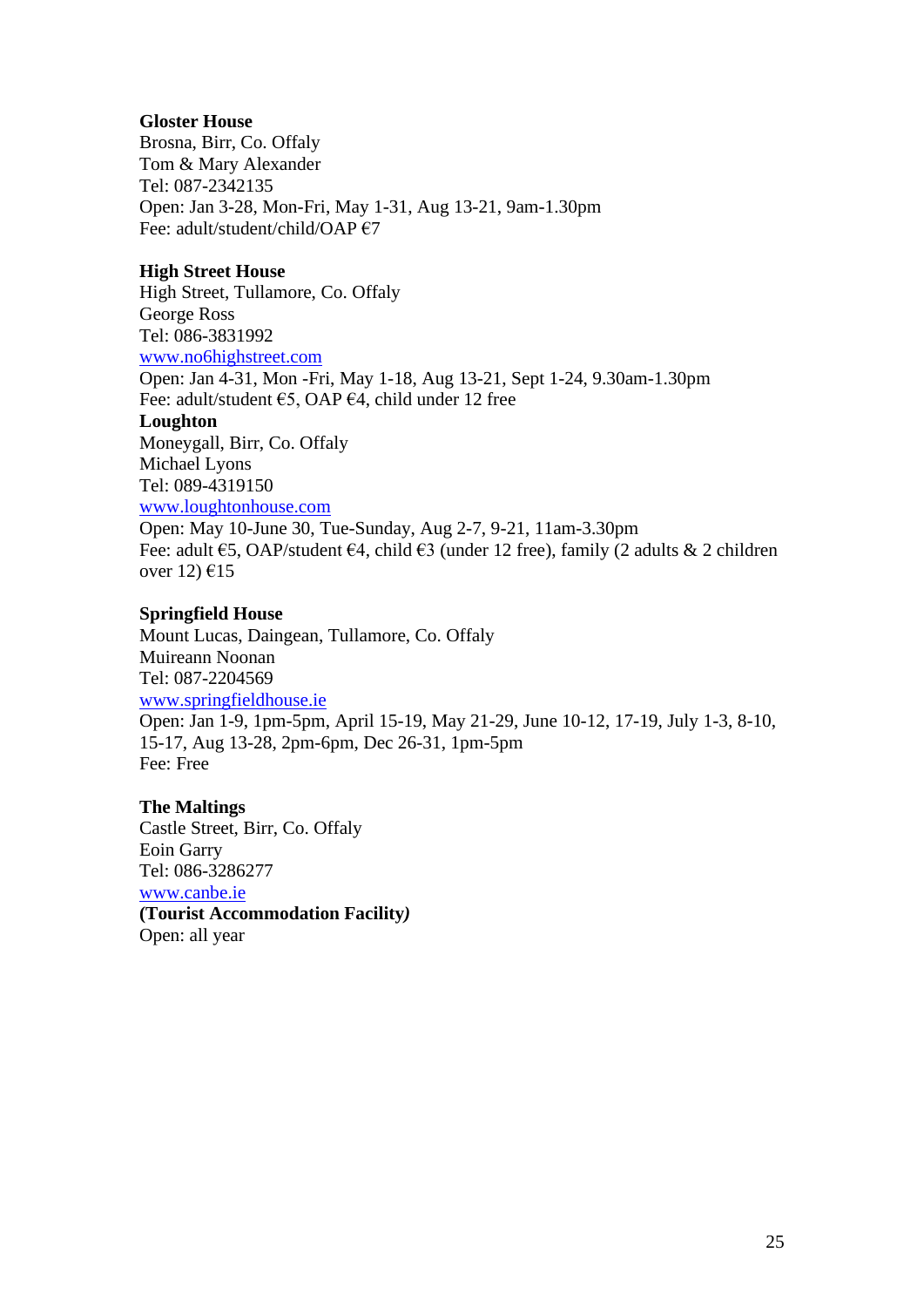# **Roscommon**

## **Castlecoote House**

Castlecoote, Co. Roscommon Kevin Finnerty Tel: 087-2587537 [www.castlecootehouse.com](http://www.castlecootehouse.com/) Open: July1-31, Aug 1-31 Garden-guided tours, 2pm-6pm Home of the Percy French Festival, [www.percyfrench.ie](http://www.percyfrench.ie/) July 20,21,22, 10am-4pm Fee: €5

#### **Clonalis House**

Castlerea, Co. Roscommon Pyers O'Conor Nash, Richard O'Connor Nash Tel: 094-9620014, 087-3371667 **(Tourist Accommodation Facility***)* April 1-September 30 [www.clonalishouse.com](http://www.clonalishouse.com/) Open: Jun 1-Aug 31, Mon-Sat, National Heritage Week, Aug 13-21, guided tours,11am-4pm Fee: adult  $\epsilon$ 10, child  $\epsilon$ 5, group rates available

#### **King House**

Main Street, Boyle, Co. Roscommon Majella Hunt Tel: 090-6637100 [www.visitkinghouse.ie](http://www.visitkinghouse.ie/) Open: April 1-Sept 30, National Heritage Week Aug 13-21, Mon-Sat 11am-5pm, Sunday 11am-4pm Fee: adult €7, OAP/student /child €5, Family €20

#### **Shannonbridge Fortifications**

Shannonbridge, Athlone, Co. Roscommon Fergal Moran Tel: 090-9674973 [www.shannonbridgefortifications.ie](http://www.shannonbridgefortifications.ie/) Open: May 1-Sept 30, 10am-6pm Fee: Free

## **Strokestown Park House**

Strokestown Park House, Strokestown, Co. Roscommon Ciarán Tel: 01-8748030 [www.strokestownpark.ie](http://www.strokestownpark.ie/) [www.irishheritagetrust.ie](http://www.irishheritagetrust.ie/) Open: Mar 17-Dec 20, Mar, Apr, May, Sept, Oct, 10am-5pm, June, July, Aug, 10am-6pm, Nov, Dec 10.30am-4pm Fee: adult €14, €12.50, €9.25, OAP/student €12.50, child €6, family €29, groups €11.50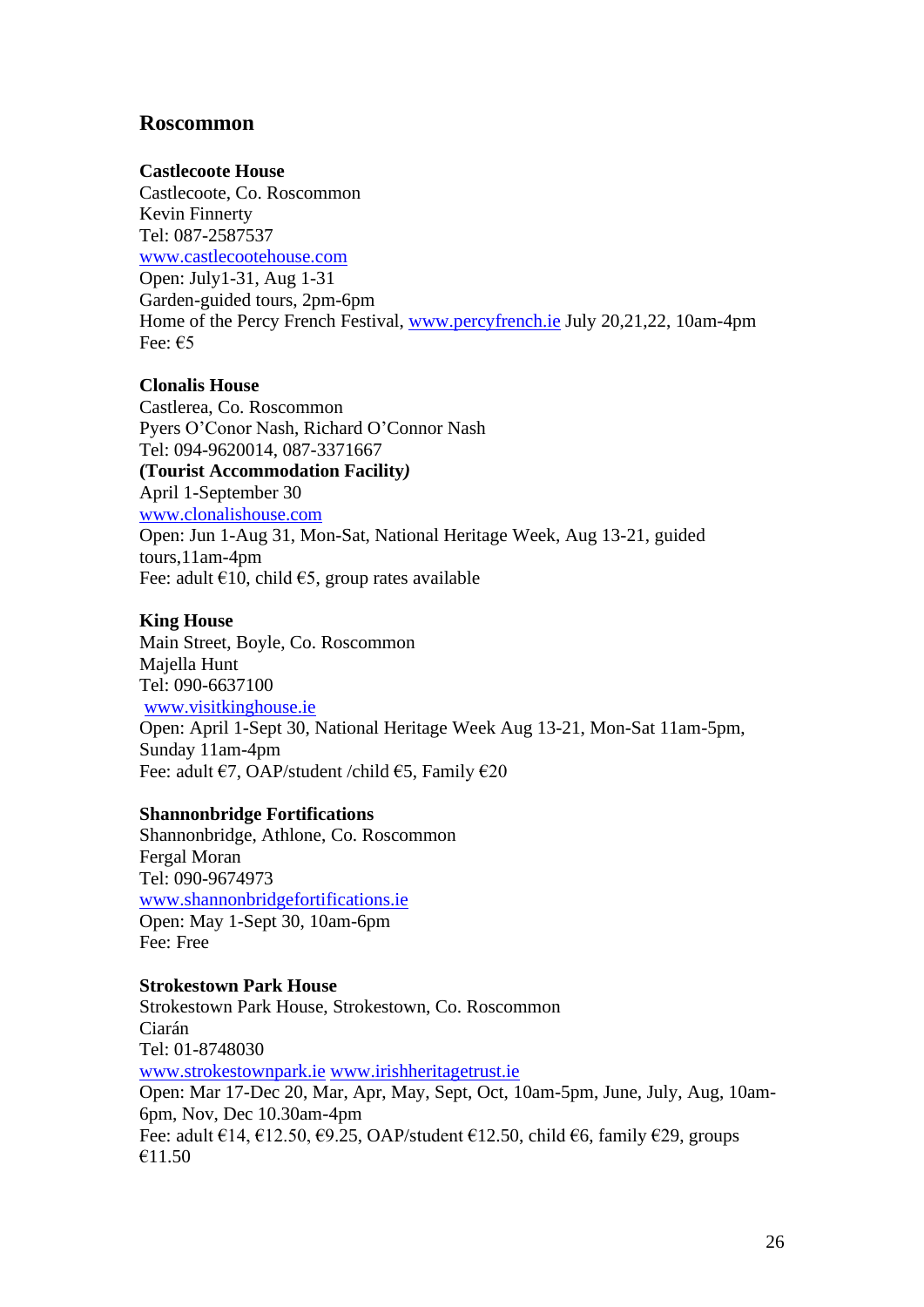# **Sligo**

#### **Coopershill House**

Riverstown, Co. Sligo Simon O'Hara Tel: 071-9165108 [www.coopershill.com](http://www.coopershill.com/) **(Tourist Accommodation Facility)** Open: April-Sept Tues-Sat 11am-5pm Fee: adult/child/OAP/student €5

#### **Lissadell House & Gardens**

Lissadell, Ballinfull, Co. Sligo Edward Walsh Tel: 087-2550969 [www.lissadell.com](http://www.lissadell.com/) Open: June-Aug, 10am-6pm Fee: adult  $\epsilon$ 14, child  $\epsilon$ 7

#### **Markree Castle**

Collooney Co Sligo Nicholas Ryan Tel: 071-9167800 [www.markreecastle.ie](http://www.markreecastle.ie/) Open: June, July, Aug, 12 noon-4pm Fee: Free

#### **Newpark House and Demesne**

Newpark, Ballymote, Co. Sligo Christopher & Dorothy-Ellen Kitchin Tel: 087-3706869 Open: Feb 14-18, 28, March 1-4, 28-31, April 1, 25-29, May 3-27, Aug 12-26, 9am-1pm Fee: adult €7, OAP/student €5, child free

#### **Rathcarrick House**

Rathcarrick, Strandhill Road, Co. Sligo Michael Sweeney Tel: 071-9128417 Open: June, July, Aug, Tue-Sat, National Heritage Week Aug 13-21, 2pm-6pm Fee: adult €5, OAP/student/child free

#### **Temple House**

Ballymote, Co. Sligo Roderick and Helena Perceval Tel: 087-9976045 [www.templehouse.ie](http://www.templehouse.ie/) (**Tourist Accommodation Facility)** Open: April 1-October 31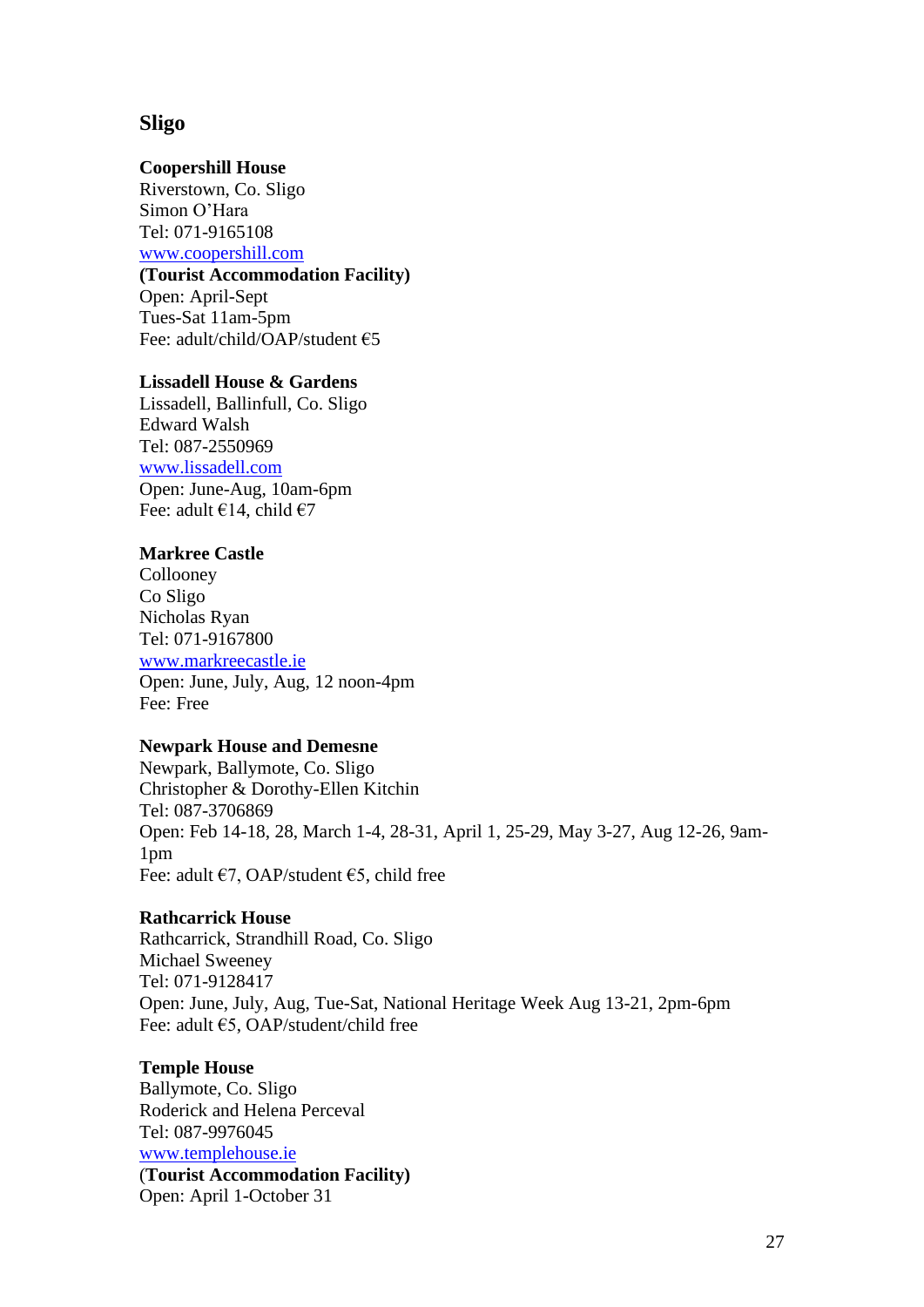# **Tipperary**

## **Beechwood House**

Ballbrunoge, Cullen, Co. Tipperary Maura & Patrick McCormack Tel: 083-1486736 Open: Jan 10-14, 17-21, 24-28, Feb 14-18, May 6-9, 13-23, Aug 13-21, Sept 2-5, 9- 12, 16-19, 23-26, 10.15am-2.15pm Fee: adult  $\epsilon$ 5, OAP/student  $\epsilon$ 2, child free, fees donated to charity

## **Clashleigh House**

Clogheen, Co. Tipperary Elizabeth O'Callaghan Tel: 086-8185334 Open: April 5-28, May 3-31, Tues & Thurs, June 2-30, Tue, Thurs, Sat & Sun, Aug 13-21, Sept 1-29, Oct 4-27, Tues & Thurs, 9am-1pm Fee: adult €8, OAP/student/child €4

## **Cloughjordan House**

Cloughjordan, Co. Tipperary Sarah Baker Tel: 085-2503344 [www.cloughjordanhouse.com](http://www.cloughjordanhouse.com/) Open: May 2-31, June 1-30, Sept 5-30 Mon- Sat, National Heritage Week Aug 13-21, 9.30am-1.30pm Fee: adult €6, OAP €4

## **Fancroft Mill**

Fancroft, Roscrea, Co. Tipperary Marcus & Irene Sweeney Tel: 0505-31484, 087-9263300

# [www.fancroft.ie](http://www.fancroft.ie/)

Open: May 11-31, June 1-2, 9-30, Aug 13-22, Oct 3-7, 10am-2pm Fee: adult  $€8$ , OAP/student  $€6$ , child free under 5 years, adult supervision essential, group rates available

#### **Grenane House**

Tipperary, Co. Tipperary Philippa Mansergh-Wallace Tel: 062-52484 [www.hfhtours.ie](http://www.hfhtours.ie/) Open: May & Sept, Mon-Sat, Aug 13-21, 2pm-6pm, closed Sundays Fee: adult  $\epsilon$ 8, student/OAP  $\epsilon$ 6, group rates available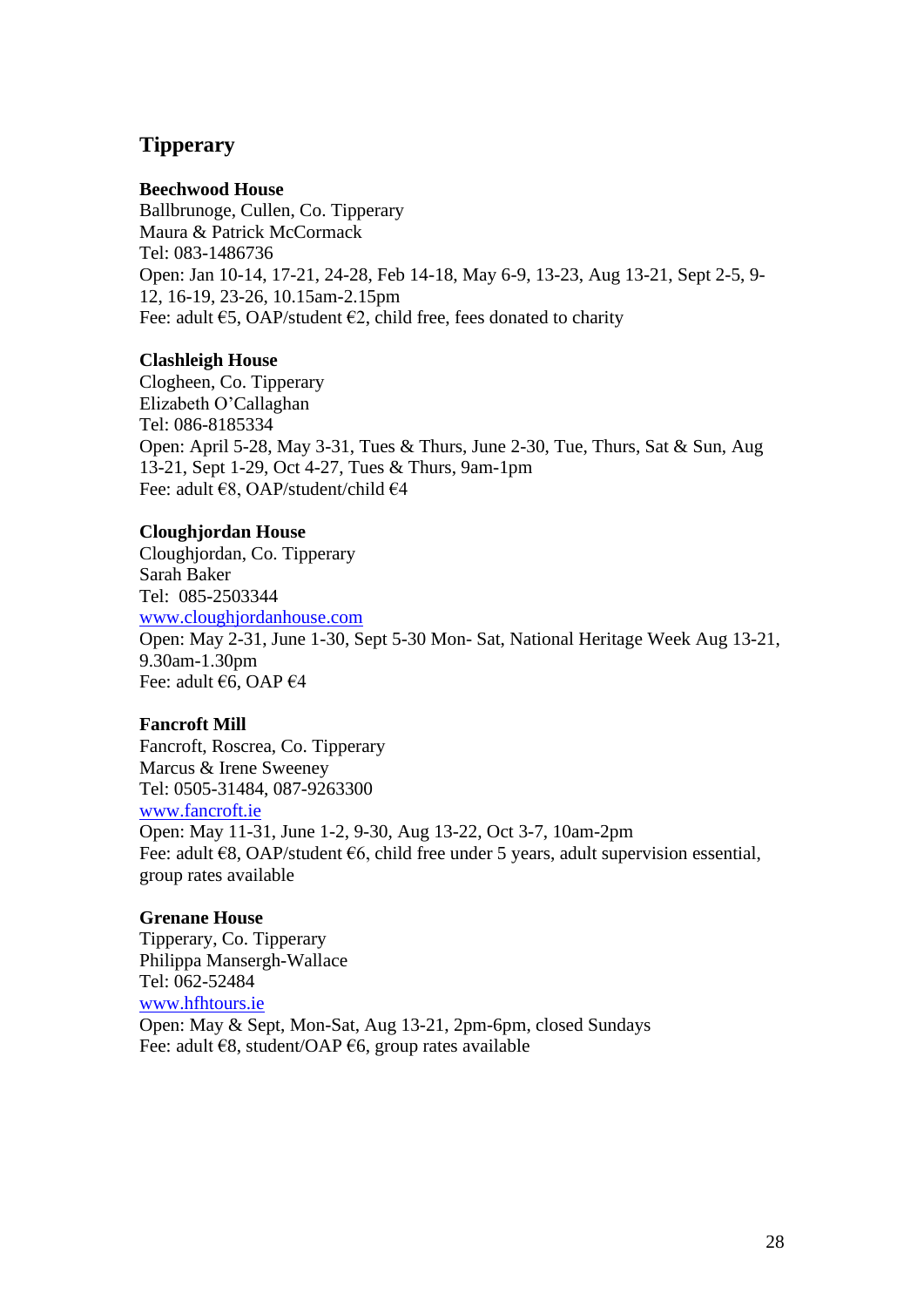#### **Killenure Castle**

Dundrum Co Tipperary Eavaun Carmody Tel: 087-6402664 [www.killenure.com](http://www.killenure.com/) Open: Feb 1-20, May 1-31, Aug 13-21, 10.30am-2.30pm Fee: adult €10, child /OAP/student €5

#### **Lismacue House**

Bansha, Co. Tipperary Katherine Nicholson Tel: 062-54106 [www.lismacue.com](http://www.lismacue.com/)

**(Tourist Accommodation Facility)** Open: Mar 18-Oct 31

## **Redwood Castle**

Redwood, Lorrha, Nenagh, North Tipperary Redwood is off the Birr/Portumna Rd Coleesa Egan Tel: 087-7479566 [www.redwoodcastleireland.com](http://www.redwoodcastleireland.com/) Open: June 15-30, July 1-17, Aug 9-31, Sept 1-7, 2.30pm-6.30pm Fee: adult €10, OAP/student/child €5

#### **The Rectory**

Cashel Road, Cahir, Co. Tipperary Richard Fahey Tel: 087-2601994 **(Tourist Accommodation Facility***)* Open: May 1-Oct 31

#### **Silversprings House**

Clonmel, Co. Tipperary Jim Gilligan Tel: 086-2539187 Open: May 1-31, June 1-30, Aug 13-21, 12 noon-4pm Fee: adult €6, OAP/student€3, child €2

# **Waterford**

#### **Ballynatray Estate**

Co. Waterford Postal address: Glendine, Youghal, Co. Cork Carmel O'Keeffee-Power Tel: 024-97460 [www.ballynatray.com](http://www.ballynatray.com/) Open: April 1-Sept 30, 12 noon-4pm Fee: adult €6, child OAP/student €3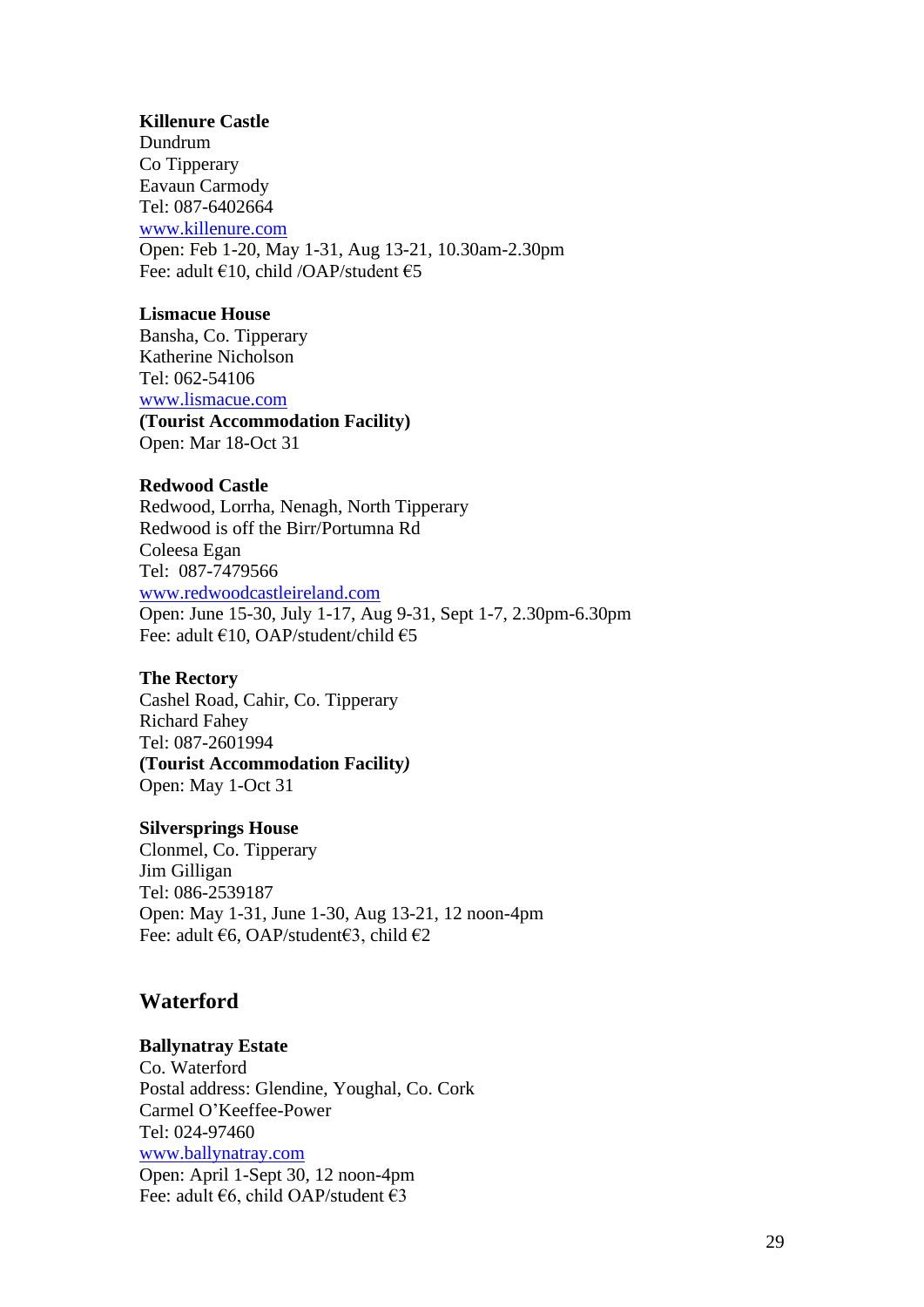## **Cappagh House (Old and New)**

Cappagh Dungarvan Co Waterford Charles and Claire Chavasse Tel: 087-8290860, 086-8387420 [www.cappaghhouse.ie](http://www.cappaghhouse.ie/)

Open: April, June, & August, Wednesday & Thursday, May & September Wednesday Thursday & Saturday, National Heritage Week, August 13-21, Oct 1, 9.30am-1.30pm Fee: adult/OAP/student/€5, child under 12 free

#### **Cappoquin House & Gardens**

Cappoquin, Co. Waterford Sir Charles Keane Tel: 058-54290, 087-6704180 [www.cappoquinhouseandgardens.com](http://www.cappoquinhouseandgardens.com/) Open: July 1-2, 4-9, 11-16, 18-23, 25-30, Aug 1-6, 8-22, Sept 16-17, 19-24, 26-30, 9am-1pm Gardens open all year, 9am-6pm, closed Sundays except July 17, August 14, 21, 28, Fee: house/garden €15, house only €10, garden only  $\epsilon$ 6

#### **Curraghmore House**

Portlaw, Co. Waterford Vanessa Behal Tel: 051-387101 [www.curraghmorehouse.ie](http://www.curraghmorehouse.ie/)

Open: May, June, July, Aug, Sept, Thurs-Sun and Bank Holidays, National Heritage Week, Aug 13-21,10am-4pm Fee: adult/OAP/student, house/garden/shell house tour  $\epsilon$ 20, house  $\epsilon$ 15, garden & shell house  $\epsilon$ 12, garden  $\epsilon$ 7, child under12 years free

#### **Dromana House**

Cappoquin, Co. Waterford Barbara Grubb Tel: 086-8186305 [www.dromanahouse.com](http://www.dromanahouse.com/) Open: June 1-12, 14-19, 21-26, 28-30, July 1-3, 5-10, 12-17, 19-24, 26-31, Aug 13- 21, 2pm-6pm Fee: adult/OAP/student, house and garden  $\epsilon$ 15, house  $\epsilon$ 10, garden  $\epsilon$ 6, child under 12 free, groups of 100 or more house/garden  $\epsilon$ 12, garden  $\epsilon$ 5, house  $\epsilon$ 9,

#### **The Presentation Convent**

Waterford Healthpark, Slievekeel Road,Waterford Michelle O'Brien [www.rowecreavin.ie](http://www.rowecreavin.ie/) Tel: 051-370057 Open: Jan 1-Dec 31, excluding Bank Holidays, 8.30am-5.30pm, National Heritage Week, Aug 13-21 Fee: Free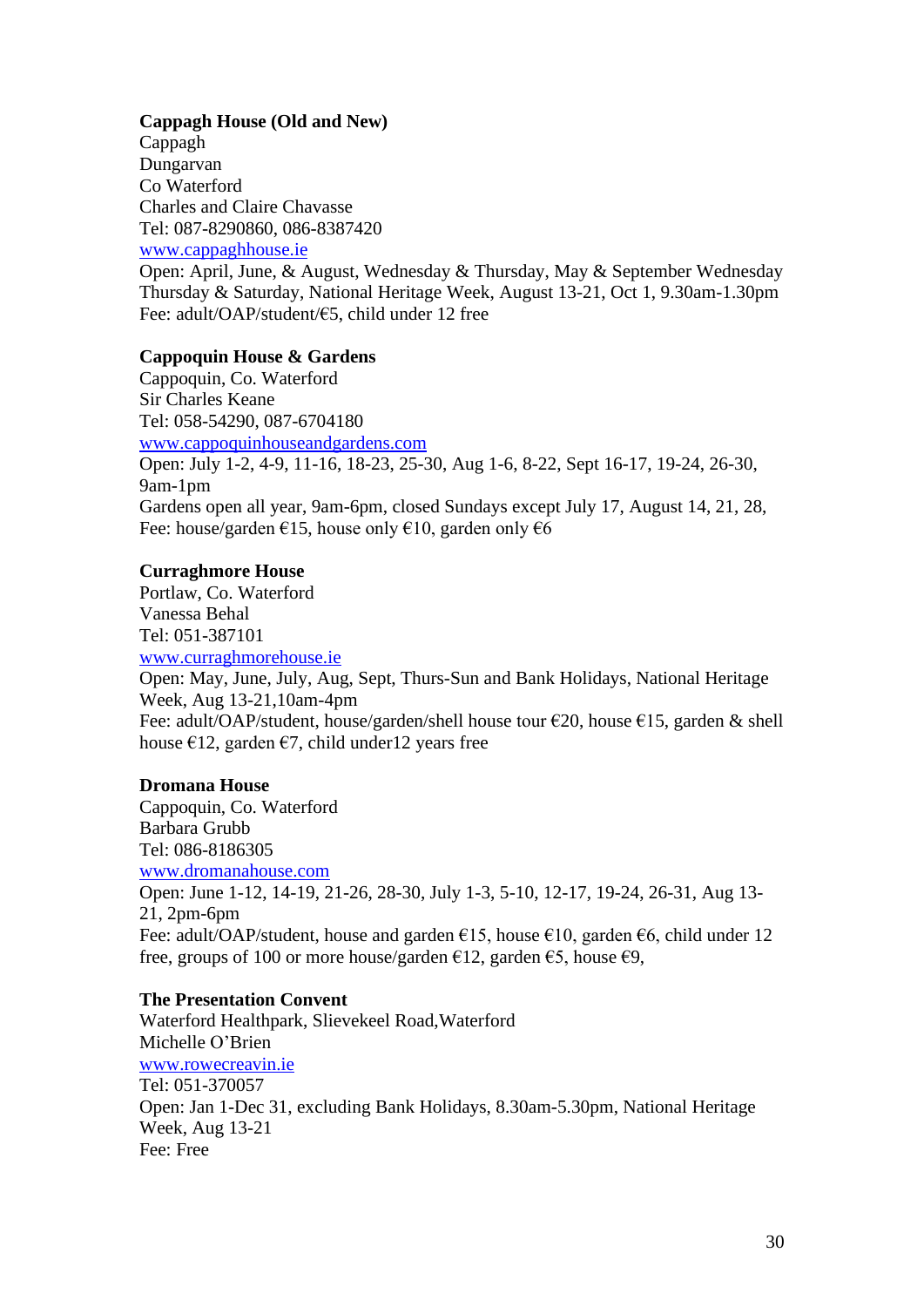#### **Tourin House & Gardens**

Tourin, Cappoquin, Co. Waterford Kristin Jameson Tel: 086-8113841 [www.tourin.ie](http://www.tourin.ie/) Open: April 1-Sept 30, Tue-Sat, National Heritage Week, Aug 13-21, 1pm-5pm Fee: adult €6, OAP/student €3.50, child free.

# **Westmeath**

## **Lough Park House**

Castlepollard, Co. Westmeath Liam O'Flanagan Tel: 044-9661226 Open: Mar 16-22, Apr 15-18, May 1-4, June 1-7, July 14-24, Aug 1-7, 13-22, Sept 1- 7, Oct 28-31, 2pm-6pm Fee: adult €4

## **Rockfield Ecological Estate**

Rathaspic, Rathowen, Mullingar, Co. Westmeath Sean Daly Tel: 085-8215796 Open: June 14-30, July 1-15, Aug 1-31, Sept 1-15, 2pm-6pm Fee: Free

## **St. John's Church**

Loughstown, Drumcree, Collinstown, Co. Westmeath Billy Standish Tel: 044-9666570 Open: Aug 1-31, Sept 1-30, 2pm-6pm Fee: adult  $\epsilon$ 4, child/OAP/student  $\epsilon$ 2

#### **Tullynally Castle & Gardens**

Castlepollard, Co. Westmeath Octavia Tullock Tel: 044-9661856 [www.tullynallycastle.com](http://www.tullynallycastle.com/)

Open: Castle, May 5-7, 12-14, 19-21, 26-28, June 2-4, 9-11, 16-18, 23-25, 30, July 1- 2, 7-9, 14-16, 21-23, 28-30, Aug 13-21, 25-27, Sept 1-3, 8-10, 15-17, 10am-2pm Garden: Apr 1-3, 7-10, 14-17, 21-24, 28-30, May 1-2, 5-8, 12-15, 19-22, 26-29, June 2-6, 9-12, 16-19, 23-26, 30, July 1-3, 7-10, 14-17, 21-24, 28-30, Aug 1, 4-7, 11-21, 25-28, Sept 1-4, 8-11, 15-18, 22-25, 29-30, 11am-5pm Fee: adult, castle/garden €16, garden €8.50, child, castle/garden €8, garden €4 (over

10 years only admission to castle) families (2+2) garden  $\epsilon$ 22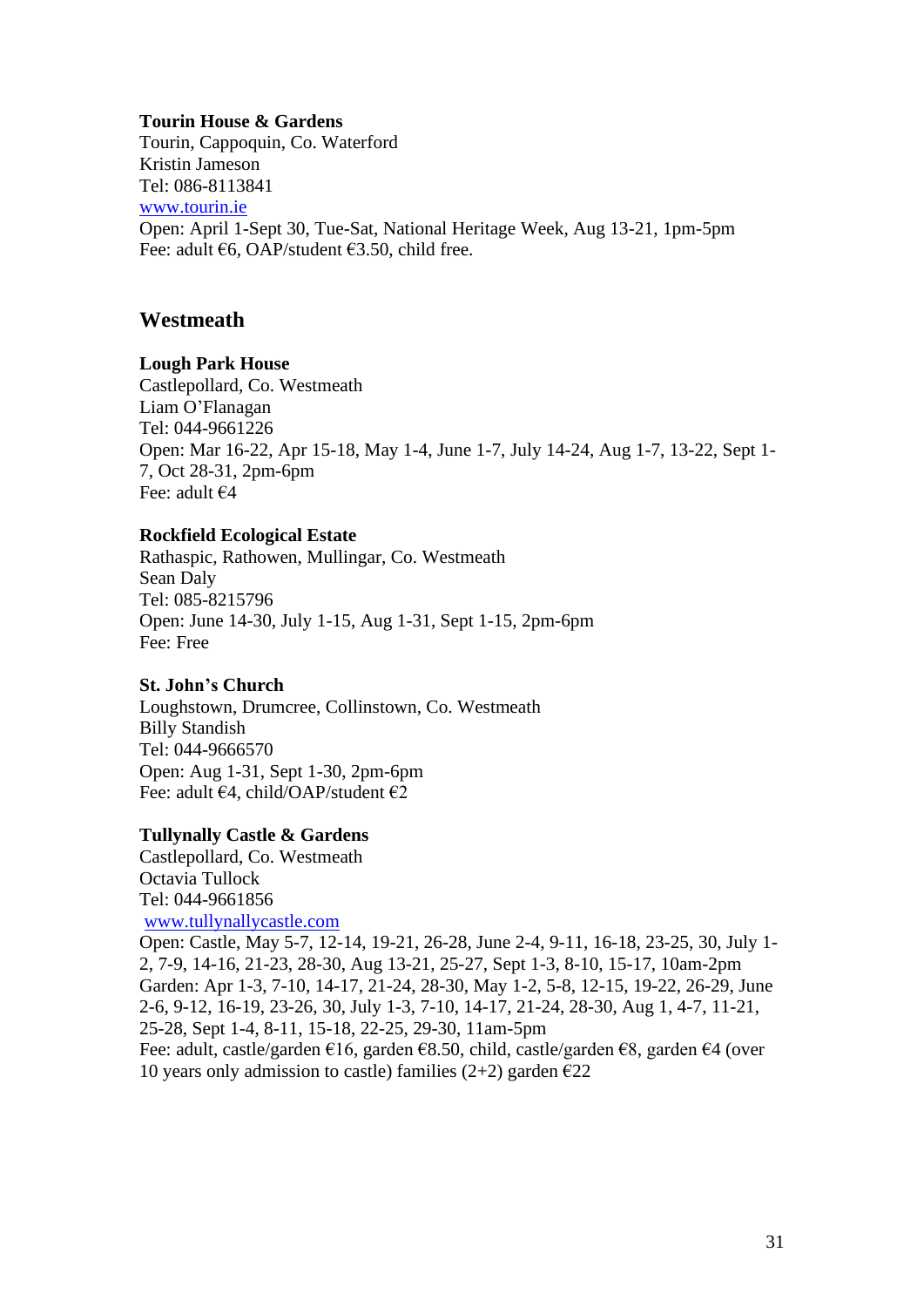#### **Turbotstown**

Coole, Co. Westmeath Peter Bland Tel: 086-2475044 Open: July 22-31, Aug 1-31, Dec 1-20, 9am-1pm Fee: adult/student €8, child/OAP €4

# **Wexford**

## **Clougheast Cottage**

Carne, Co. Wexford Jacinta Denieffe Tel: 086-1234322 Open: Jan 10-31, May 1-31, August 13-21, 9am-1pm Fee: €5

## **Kilcarbry Mill Engine House**

Sweetfarm, Enniscorthy, Co Wexford Stephen Hegarty Tel: 087-2854143 Open: Apr 30, May 1-13, July 25-31, Aug 1-30, Dec 12-24, 12 noon-4pm Fee: adult  $\epsilon$ 10, student/OAP  $\epsilon$ 5

## **Kilmokea Country Manor & Gardens**

Kilmokea, Great Island, Campile, New Ross, Co. Wexford Mark Hewlett Tel: 086-0227799 [www.kilmokea.com](http://www.kilmokea.com/) **(Tourist Accommodation Facility)** Open: Apr-Oct **Gardens:** Open Apr, May, Sept, Oct, Wed-Sun, June, July, Aug, daily, 10am-5pm Fee: adult €7, OAP €6, student €5, child €4, family €20

## **Wilton Castle**

Bree, Enniscorthy, Co. Wexford Sean Windsor **(Tourist Accommodation Facility)** Tel: 053-9247738 [www.wiltoncastleireland.com](http://www.wiltoncastleireland.com/) Open: all year

## **Woodbrook House**

Killanne, Enniscorthy, Co. Wexford Giles Fitzherbert **(Tourist Accommodation Facility***)* 053-9255114 [www.woodbrookhouse.ie](http://www.woodbrookhouse.ie/) Open April 1-October 31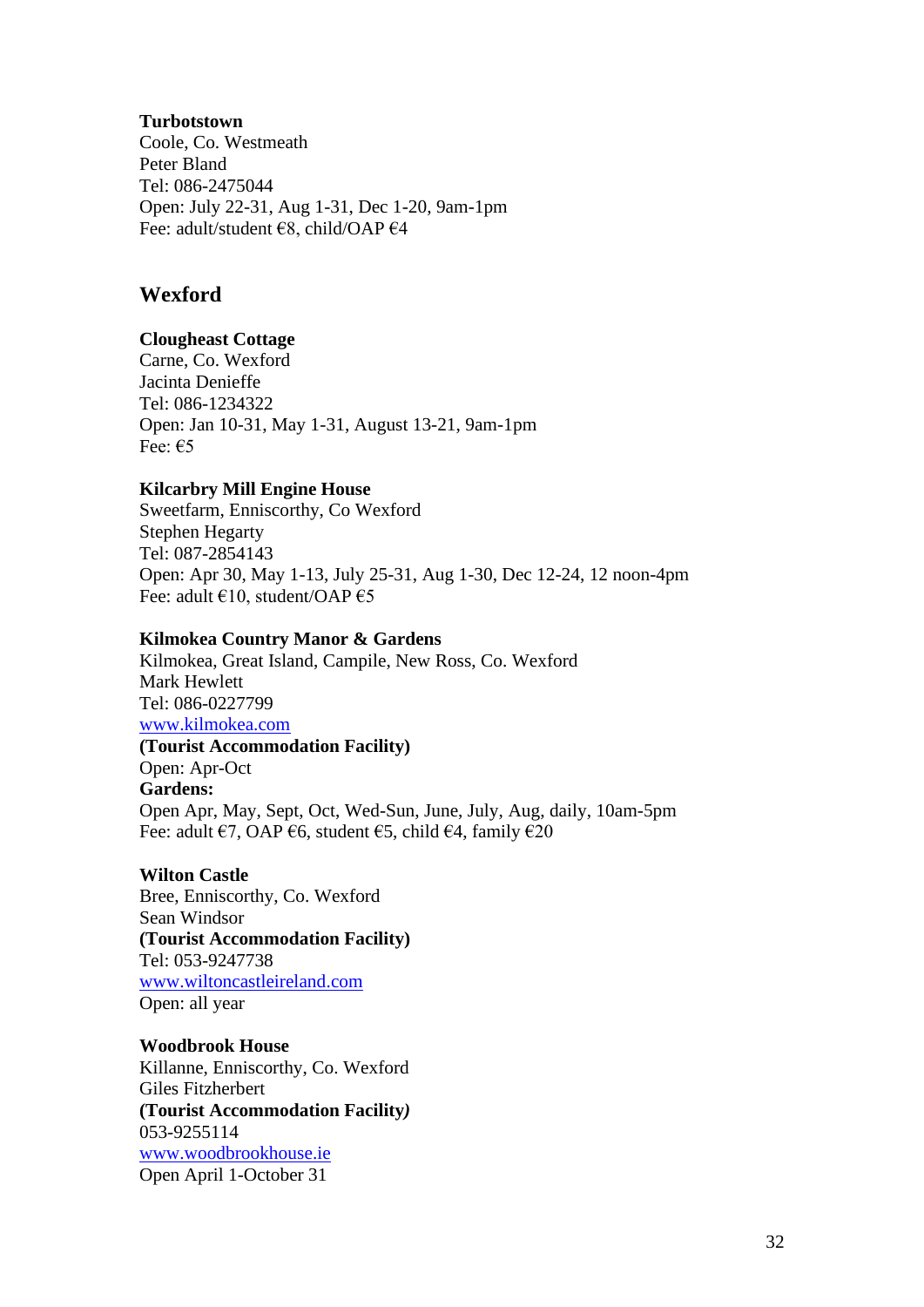#### **Woodville House**

New Ross, Co. Wexford Gerald Roche Tel: 087-9709828 [www.woodvillegardens.ie](http://www.woodville-garden.com/) Open: May 1-31, June 1-30, July 1-31, Aug 1-21, 10am-2pm Fee: adult €7.50, OAP/student/child €5

# **Wicklow**

## **Altidore Castle**

Kilpeddar, Greystones, Co. Wicklow Philip Emmet Tel: 087-7601369 Open: Mar 10, 12, 14-29, May 1-31, June 1-5, 1pm-5pm, Aug 13-21, 2pm-6pm Fee: adult /OAP €5, child under 12 years free, child over 12 and student negotiable, group rates

## **Ballymurrin House**

Kilbride, Wicklow, Co. Wicklow Philip Geoghegan Tel: 086-1734560 [www.ballymurrinquakerfarmstead.eu](http://www.ballymurrinquakerfarmstead.eu/) Open: Jan 2-21, May 1-28, Aug 10-21, 2pm-6pm Fee: free

## **Castle Howard**

Avoca, Co. Wicklow Ailish Macken Tel: 01-6327664 Open: Jan 10-12, Feb 14-18, Mar 7-9, 21-23, June 21-25, 29-30, July 1-2, 11-16, 25- 28, Aug 13-21, Sept 5-10, 17, 20-24, Oct 3-5, 10-12, 9am-1pm Fee: adult €8.50, OAP/student €6.50, child €5

## **Charleville**

Enniskerry, Co. Wicklow Tatiane Baquiega Tel: 01-6624455 Open: Feb 1-4, 7-11, 14-18, 21-25, 28, May 3-27, 30-31, June 1-3, 7, Aug 13-21, Mon-Fri, 1pm-5pm, Sat & Sun, 9am-1pm Fee: house  $\epsilon$ 9, garden  $\epsilon$ 6

## **Greenan More**

Rathdrum, Co Wicklow Paul Arnold Tel: 087-2563200 [www.greenanmore.ie](http://www.greenanmore.ie/) Open: May 1-31, June 1-12, Aug 12-31, Sept 1-18, Wed- Sun, National Heritage Week Aug 13-21, 10am-3pm Fee: adult €6, child/OAP/student €3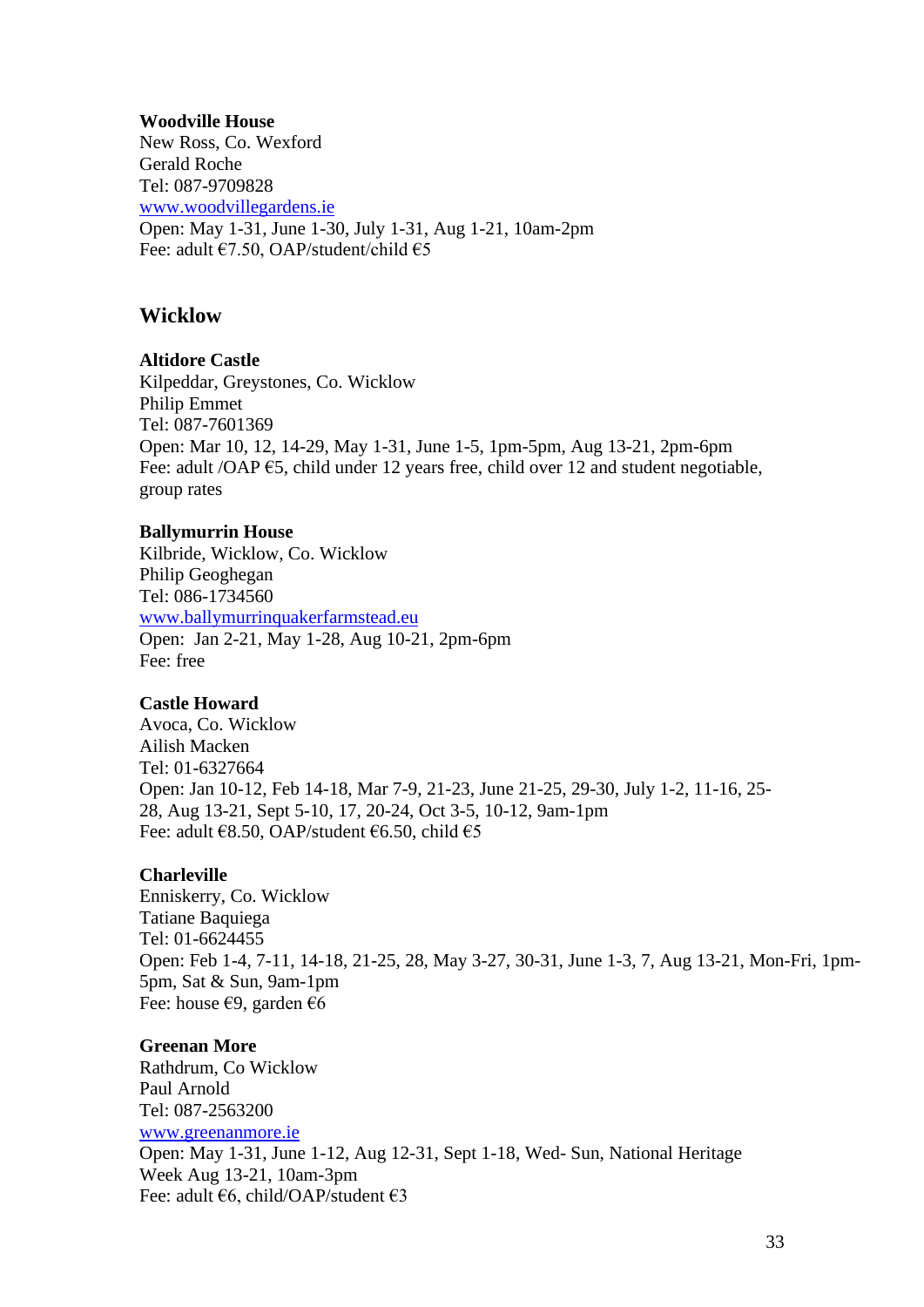#### **Killruddery House & Gardens**

Southern Cross Road, Bray, Co. Wicklow Anthony Ardee Tel: 01-2863405 [www.killruddery.com](http://www.killruddery.com/) Open: Apr 1-Oct 31, Tue-Suns and Bank Holidays. National Heritage Week 13-21, 9am-6pm, Fee: adult  $68.50$ , garden and house tour  $615.50$ , OAP/student  $67.50$ , garden and house tour  $\epsilon$ 13, garden and house tour  $\epsilon$ 13, child  $\epsilon$ 3, 4-16 years, garden and house tour €5.50

#### **Kiltimon House**

Newcastle, Co. Wicklow Michelle O'Connor Tel: 087-2505205 Open: May 2-22, Aug 13-21, Sept 1-30, 9am-1pm Fee: adult €10, OAP/student/child €5

# **Kingston House**

Kingston, Rathdrum, Co. Wicklow Liam Lynam Tel: 087-2415795 Open: Aug 1-31, Sept 1-30, 10am-2pm Fee: adult €3, OAP/student/child €2

# **Knockanree Garden**

Avoca, Co Wicklow Perter Campion and Valerie O'Connor Tel: 085-8782455 [www.knockanreegardens.com](http://www.knockanreegardens.com/) Open: May 20-21, 23-28, 30-31, June 1-4, 6-11, 13-18, 20-25, 27-30, July 1-3, Aug 13-21, Oct 1, 3-8, 10-14, 9.30am-1.30pm Fee: adult €3, OAP/student €2

#### **1 Martello Terrace**

Strand Road, Bray, Co. Wicklow Liz McManus Tel: 087-2357369 Open: May, June, Sept, Oct, Mon & Thurs, July & Aug, Mon, Thurs, & Sun, National Heritage Week, Aug 13-21, 1pm-5pm, Sunday, 9am-1pm Fee: Free

# **Mount Usher Gardens**

Ashford, Co. Wicklow Caitriona Mc Weeney Tel: 01-2746900 [www.avoca.com/en](http://www.mountushergardens.ie/) Open: all year, Jan-Mar, Nov-Dec, 10am-6pm, Apr-Oct, 10am-6pm Fee: adult  $\epsilon$ 9, student/OAP  $\epsilon$ 8, child  $\epsilon$ 5, no charge for wheelchair users